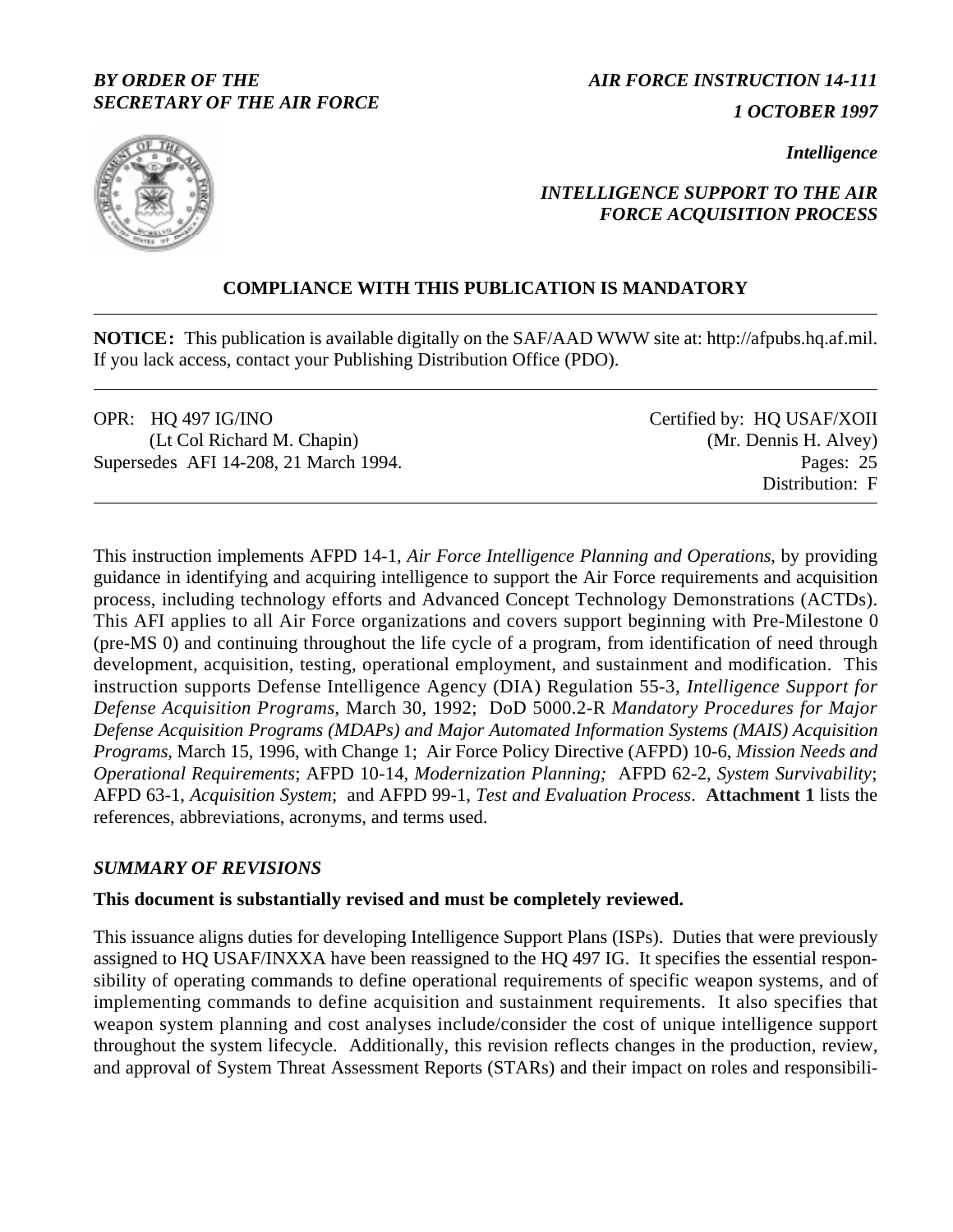ties of HQ 497 IG and other organizations providing threat support to weapon systems acquisition. An expanded role of the Threat Steering Group (TSG) is also outlined.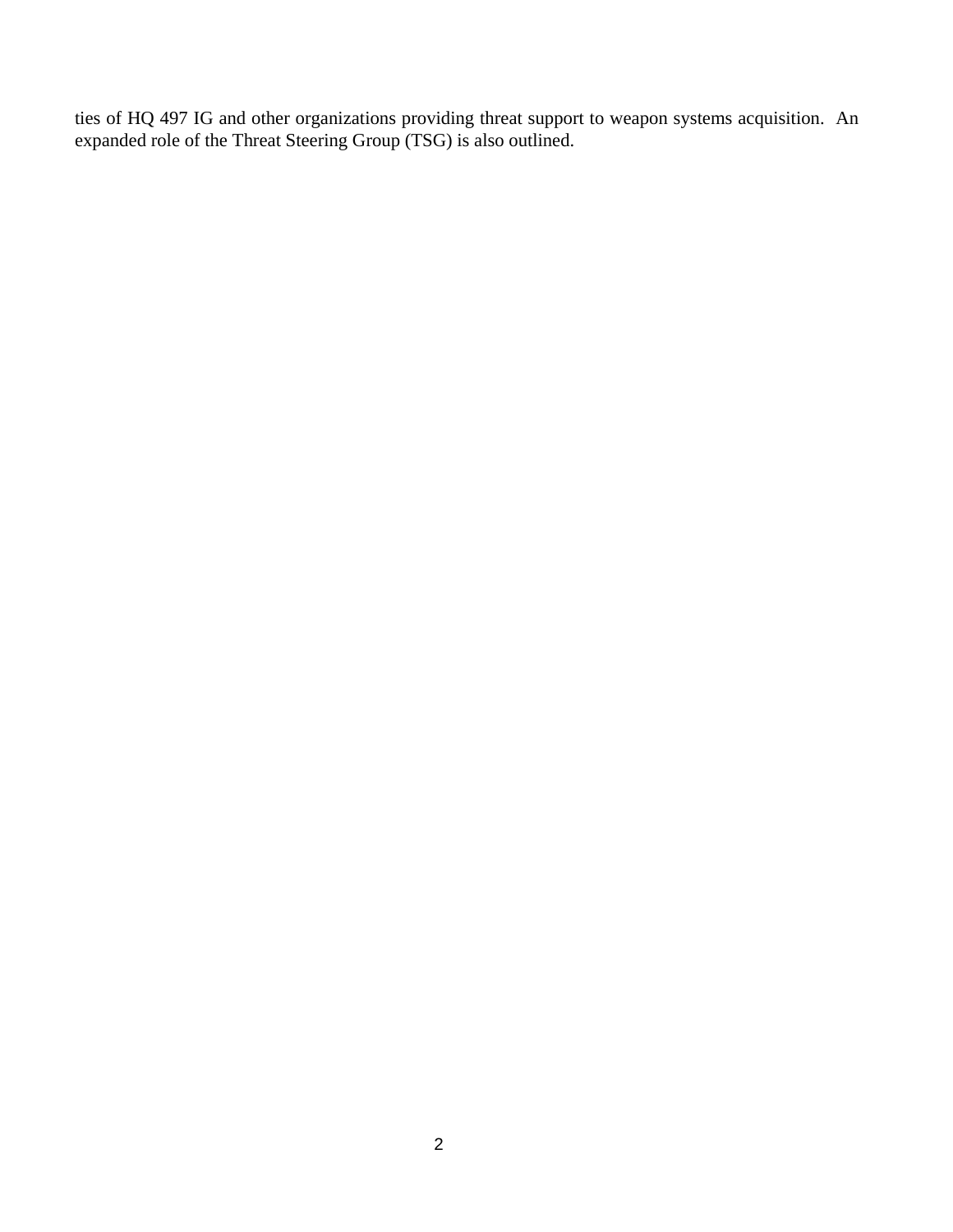## **Chapter 1**

## **RESPONSIBILITIES**

## **1.1. HQ USAF/XOI:**

1.1.1. Provides policy guidance to AIA and MAJCOMs on acquisition-associated programs, activities, or issues.

1.1.2. Approves Intelligence Support Plans (ISPs).

1.1.3. Advises Air Staff and Secretariat on acquisition-associated threat developments.

# **1.2. HQ/AIA:**

1.2.1. Plans and programs for command acquisition-associated intelligence capabilities.

1.2.2. Ensures coordination between and confluence of subordinate acquisition-associated TED intelligence plans and operations.

# **1.3. HQ 497 IG/INO:**

1.3.1. Manages overall intelligence infrastructure support to Air Force and Air Force-led joint acquisition and Research and Development (R&D) programs for HQ USAF/XOI, as follows:

1.3.1.1. Ensures all Mission Needs Statements (MNSs) are reviewed for accurate assessment of threat and documentation of intelligence infrastructure support requirements.

1.3.1.2. Ensures all Operational Requirements Documents (ORDs) are reviewed for accurate assessment of threat and documentation of intelligence infrastructure requirements. Ensures unique intelligence information requirements identified in ISPs are included in the corresponding ORD.

1.3.1.3. Ensures draft Program Management Directives (PMDs) are reviewed during the preparation and updating cycle for the proper tasking of intelligence infrastructure support. Works with the Program Element Monitors (PEMs) to ensure direction to write the ISP is included in the PMD (in accordance with AFI 10-601 Paragraph 15).

1.3.1.4. Determines, in consultation with the implementing and operating commands, SAF/AQ, USAF/XOI, and program offices, which acquisition programs require an Intelligence Support Plan (ISP). Programs are considered as early as possible in the acquisition process (preferably pre-MS 0) to determine the need for an ISP.

1.3.1.5. Chairs Intelligence Support Working Groups (ISWGs), which are essentially working-level Integrated Process Teams (IPTs) for total life-cycle intelligence support, and provides program policy and guidance. Assists the operating command, implementing command, and other ISWG members in defining intelligence needs (*e.g.,* collection, production, and dissemination requirements) for development, acquisition, test, operation and sustainment of the system. Ensures these are included in the ISP.

1.3.1.6. Coordinates, as needed, with national intelligence agencies to ensure applicable requirements are satisfied.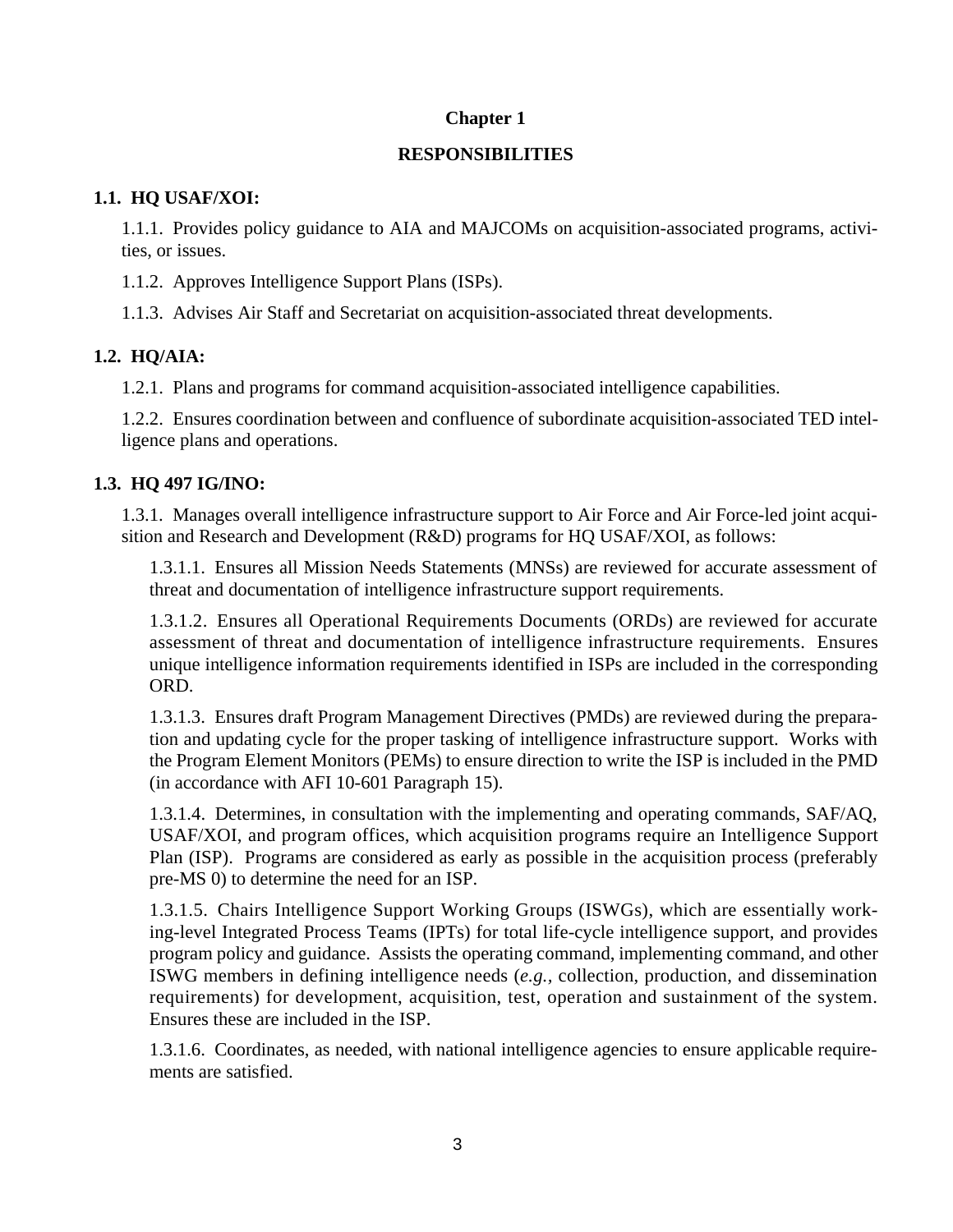1.3.1.7. Facilitates the effective and efficient implementation of the requirements identified in the ISP. Conducts the proper analysis and evaluation of options to address programming solutions.

1.3.1.8. Reviews and provides advice on total life-cycle intelligence support to Analysis of Alternatives (AoA) meetings as needed.

1.3.1.9. Reviews and provides advice on sections of the Test and Evaluation Master Plan (TEMP) to the acquisition community relating to total life-cycle intelligence support as needed.

1.3.1.10. Assigns Intelligence Counterpart Officers (ICOs) to acquisition and sustainment programs and R&D efforts as required.

1.3.1.11. Develops ISPs to document required intelligence in close cooperation with the operating command, implementing command, and other ISWG members.

1.3.1.12. Assists in developing intelligence infrastructure life-cycle cost and performance data for inclusion in program plans and cost estimates, and use in AoA*.*

1.3.1.13. Coordinates with national intelligence organizations (and sister-service intelligence organizations for joint systems) to ensure applicable requirements and costs are identified and included in the ISP.

1.3.1.14. Ensures life-cycle intelligence infrastructure cost data developed by the implementing command (*e.g.,* System Program Director ) is included in the ISP.

1.3.1.15. Reviews ISPs at least annually. Updates ISPs as required and makes updated ISPs available 90 days before each milestone decision.

1.3.1.16. Monitors ISP execution.

1.3.1.17. Develops and maintains ICO standards, procedures, and training programs. Conducts ICO training as needed. Responsible for ISP format standardization.

1.3.2. Manages threat support to Air Force and Air Force-led joint acquisition programs for HQ USAF/XOI, as follows:

1.3.2.1. Chairs Threat Steering Groups (TSGs) which are essentially working-level IPTs for threat support, for individual programs. The TSG initiates, reviews, and recommends AF approval of System Threat Assessment Reports (STARs) and System Threat Assessments (STAs).

1.3.2.2. Chairs TSGs for Threat Environment Descriptions (TEDs), providing baseline threat projections for Air Force mission areas. Reviews TEDs.

1.3.2.3. Reviews, comments on, and ensures consistency in the threat-related sections of MNSs, ORDs, Mission Area Plans (MAPs), TEMPs and AoAs.

1.3.2.4. Upon request from HQ USAF/XORD, prepares Intelligence Reports for milestone decisions, summits, and other major program reviews that document and update threats to the system. (DIA prepares intelligence reports for Defense Acquisition Board (DAB) reviews.)

1.3.2.5. Participates in Threat Working Groups (TWGs), which are essentially working-level IPTs for threat support, and other forums as required to ensure consistent threat support throughout the program's life.

1.3.2.6. Performs data audits and other evaluations of digital models and simulations to ensure accurate and appropriate representation of the threat.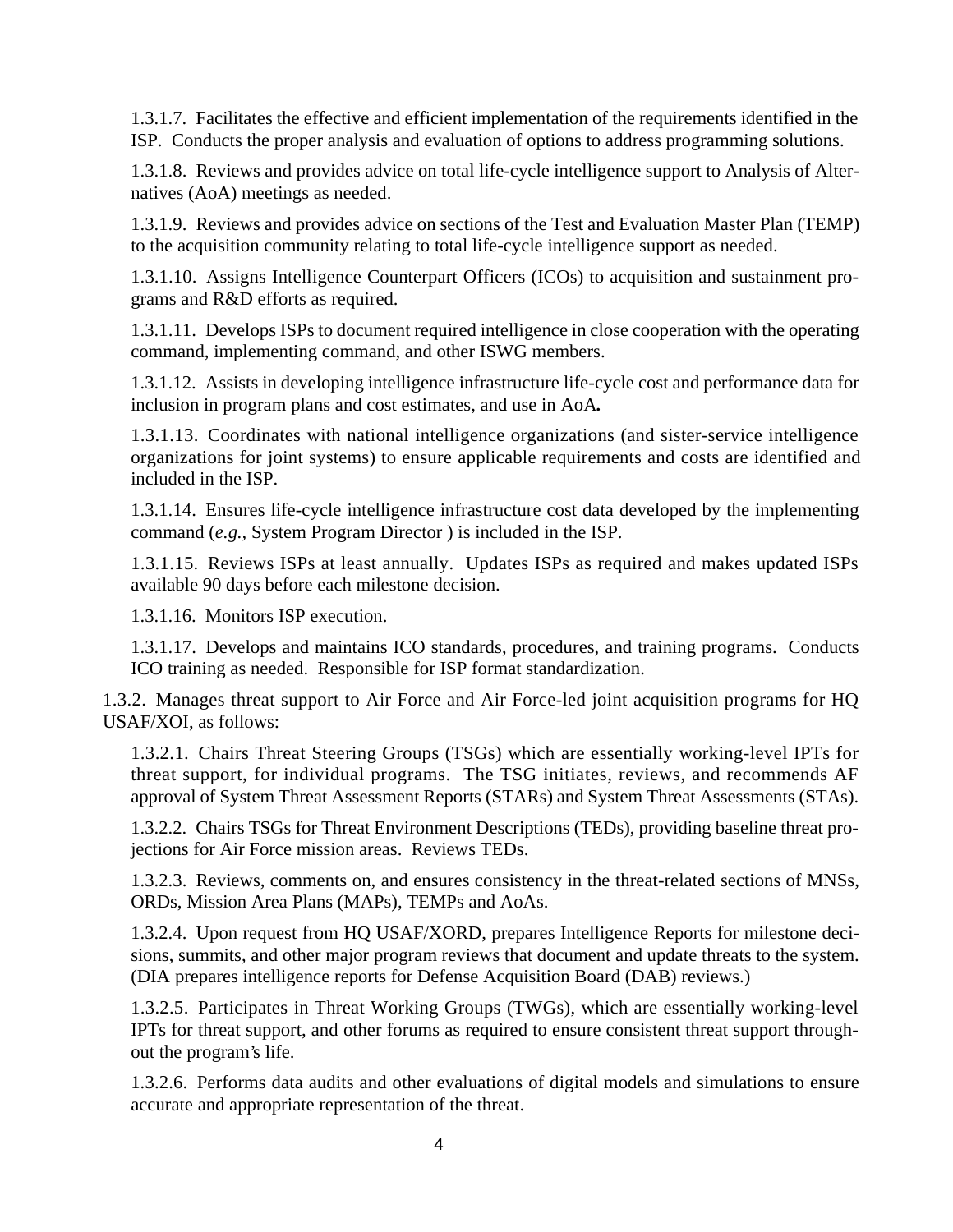1.3.2.6.1. Advises the AoA Study Director on models, data sources, target selection, and scenario issues.

1.3.2.6.2. During the PMD preparation process, reviews the draft PMD, as directed, to ensure threat support receives proper tasking.

1.3.3. Ensure that the proper agencies responsible for training are notified of any intelligence-unique training requirements as a result of the ISP process.

### **1.4. National Air Intelligence Center (NAIC):**

1.4.1. Produces, integrates, coordinates and assures quality in STARs, STAs, and TEDs in accordance with TSG direction.

1.4.2. NAIC/CC, after TSG recommendation, is the final approval authority for STARs/TEDs and final validation authority for STAs for HQ USAF/XOI.

1.4.3. Participates in TSGs, TWGs, and other forums as required, to ensure accurate and appropriate representation of the threat.

1.4.4. Produces other intelligence products in accordance with validated production requirements (PRs) and the DoD Intelligence Production Program (DoDIPP).

### **1.5. MAJCOM Senior Intelligence Officers (SIO):**

1.5.1. Provide intelligence infrastructure support to weapon systems acquisition programs as follows:

1.5.1.1. Assist in the development of the MNS, identifying general intelligence implications. Make recommendations to 497 IG/INO concerning the selection of acquisition and sustainment programs and R&D efforts for which an ISP should be required.

1.5.1.2. Assign primary ICOs to those acquisition and sustainment programs and R&D efforts selected for ISP development.

1.5.1.3. Participate in ISWGs.

1.5.1.4. Assist HQ 497 IG in developing ISPs for selected acquisition and sustainment programs and R&D efforts. Define intelligence-related operational requirements and concepts of operation (CONOPs) for specific systems and coordinate with HQ 497 IG to ensure these are included in the ISP.

1.5.1.5. Program for intelligence support resources required to satisfy unique weapon systems needs established during the ISP development process.

1.5.1.6. Ensure intelligence infrastructure considerations are properly addressed in ORDs and AoAs, whether or not an ISP is directed for that weapon system.

1.5.1.7. Assists the implementing command in developing intelligence infrastructure life-cycle cost and performance data for inclusion in program plans and cost estimates and use in AoA*.*

1.5.1.8. Coordinate all ISPs through operating command HQ staff (2-letter level). Ensure DR validates intelligence requirements. Submit final operating command HQ-approved ISP to HQ 497 IG for submission to Air Staff (USAF/XOI) for final approval.

1.5.2. Provide intelligence threat support to weapon system acquisition programs as follows: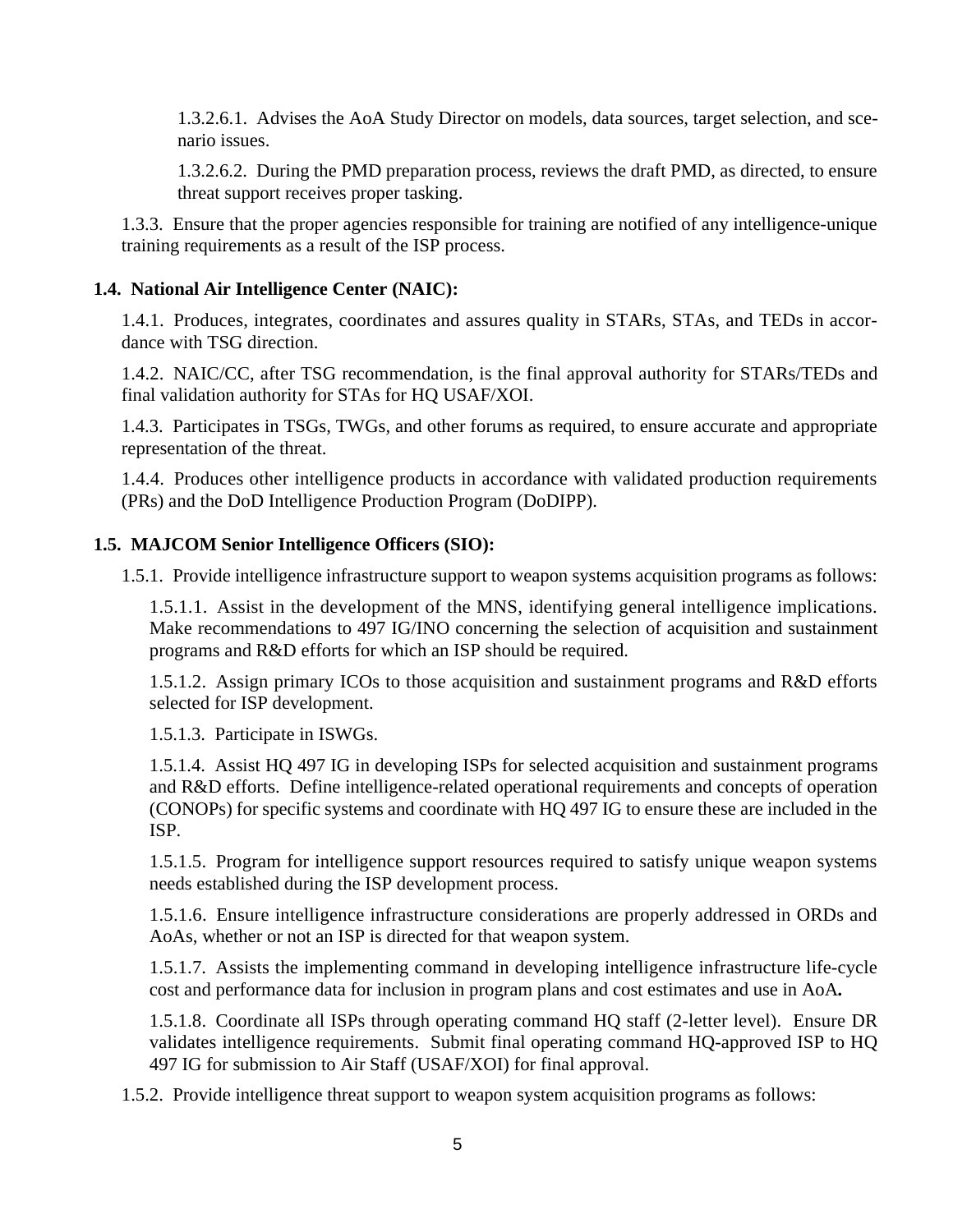1.5.2.1. Prepare threat assessments in MNSs, ORDs, CONOPs and AoAs.

1.5.2.2. Participate in STAR/STA/TED TSGs and the STAR/STA/TED review processes.

1.5.2.3. Assist AoA Study Director, as required, with appropriate threat and scenario inputs for the duration of AoA.

1.5.2.4. Prepare and submit Intelligence PRs and Statements of Intelligence Interest (SII).

1.5.2.5. Post-Milestone I, update threat data in the AoA and ORD for subsequent milestone reviews.

# **1.6. Implementing Command Designated Intelligence Element:**

1.6.1. Develops intelligence needs to support the research, development, test, acquisition, and maintenance of Air Force weapon systems.

1.6.2. Provides tailored intelligence support to lab activities, Technical Planning Integrated Product Teams (TPIPTs), development planners, and other pre-Milestone 0 activities. Ensures TPIPTs are aware of intelligence infrastructure issues. Provides information applicable to intelligence infrastructure and product planning from these activities to HQ 497 IG.

1.6.3. Assigns ICOs to support selected programs in coordination with HQ 497 IG and the operating command, and participates in ISWGs.

1.6.4. Works with the SPO staff to identify, as early as possible, intelligence needs supporting proposed employment of systems/components and to incorporate those needs into program plans and costs.

1.6.5. Assists SPO staff in clarifying total life-cycle intelligence support needs identified in the ISP and incorporating those needs into modernization planning documents and the Single Acquisition Management Plan (SAMP), as applicable.

1.6.6. Working with the System Program Director and the AFMC Product Center Financial Management (FM) staff, supports the estimation of total life-cycle intelligence cost data and incorporation of that data into program plans and cost estimates. Coordinates with HQ AFMC/IN to identify the appropriate Air Force cost analysis organization for producing the above estimate for inclusion in the ISP. Assists the SPO staff and using command elements in incorporating total life-cycle intelligence cost and performance data for the AoA.

1.6.7. Working with the SPO staff, operational command, and AFMC/IN, ensures that intelligence requirements are identified, documented, and addressed in the evaluation of alternative concepts at Milestone I and alternative design approaches at Milestone II.

1.6.8. Assists HQ 497 IG/INO in its review of program documentation to ensure that intelligence products required for the operation of the system or its subsystems are included in program logistics planning and the SAMP, as applicable.

1.6.9. Coordinates on ISPs before USAF/XOI approval.

1.6.10. Provides tailored threat support, facilities definition, and documentation of intelligence threat needs to support the research, development, test, acquisition and sustainment of Air Force Weapon Systems.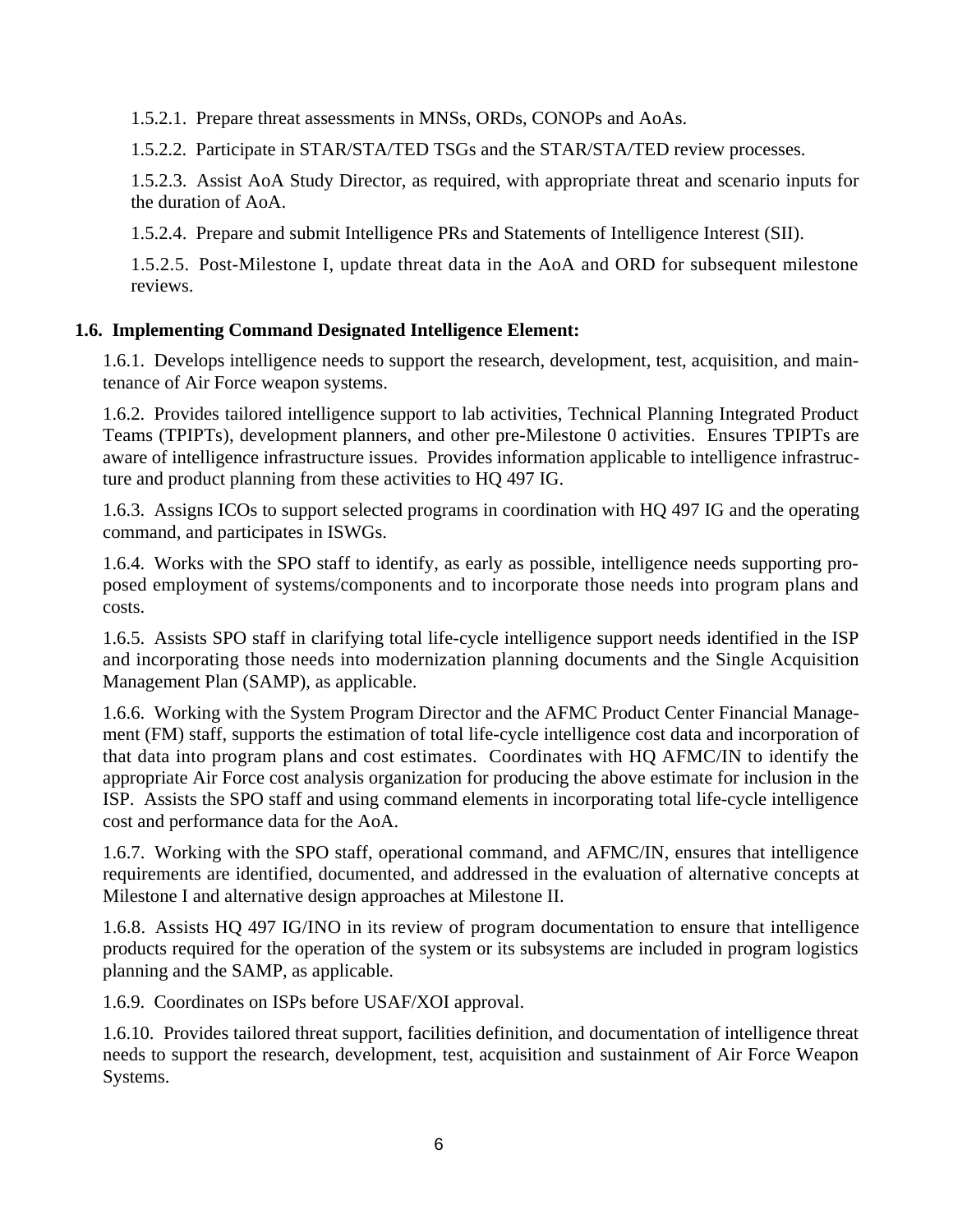1.6.11. Provides routine intelligence support, review of Security Classification Guides, and contractor-release approval; and participates in TSGs and TWGs.

1.6.12. Works with the SPOs and Director of Intelligence to prepare and submit PRs and SIIs.

1.6.13. Maintains threat documentation libraries.

1.6.14. Works with AFOTEC and SPOs to ensure threat data is kept up to date in TEMPs during post-Milestone I.

### **1.7. Air Force Operational Test and Evaluation Center (AFOTEC):**

1.7.1. Participates in ISWGs and TSGs.

1.7.2. Through coordination with the operating command, identifies and documents total life-cycle intelligence support requirements for Operational Test and Evaluation (OT&E), and provides data to HQ 497 IG for inclusion in the ISP.

1.7.3. Ensures validated threat assessments are included in TEMPs and Operational Test Plans (OTPs).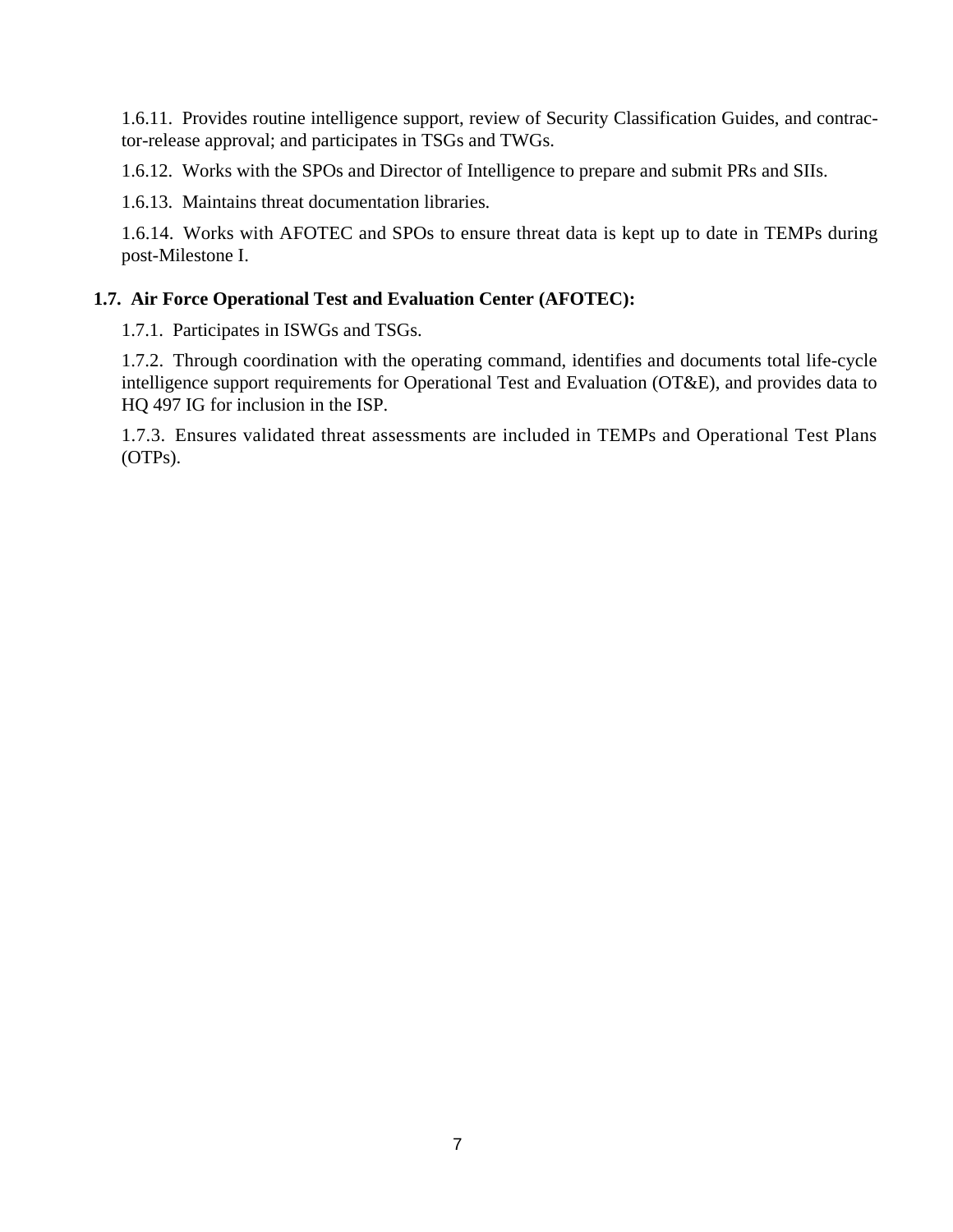### **Chapter 2**

### **THREAT SUPPORT**

### *Section 2A— Threat Support for the Weapon Systems Acquisition Process*

### **2.1. Threat Support Process.**

**2.1.1. Purpose of Threat Support.** Accurate and timely threat support is needed to assess operational needs, prioritize new programs, and continually refine a system during the acquisition process. Threat support includes threat assessments, data audits, and other threat production identified through the DoDIPP. For the purpose of this instruction, a data audit is the process of verifying that a computer model represents all threat data accurately. HQ 497 IG manages threat support to Air Force acquisition programs for HQ USAF/XOI.

#### **2.2. Assessing Threats.**

2.2.1. Threat assessments support the system's acquisition, planning, programming, and budgeting process. They assess the potential of hostile parties to neutralize or degrade the effectiveness of a specific US system. HQ 497 IG manages three categories of threat assessments in direct support of acquisition programs: STAs/STARs, TEDs, and intelligence reports.

#### **2.2.2. System Threat Assessment Reports and System Threat Assessments:**

2.2.2.1. The STAR is the authoritative threat reference for Acquisition Category I (ACAT I) programs. It:

2.2.2.1.1. Describes in a concise, issue-oriented manner the lethal and non-lethal threats against the proposed US system and the threat environment in which the system will operate.

2.2.2.1.2. Includes appendices (or separate supplements, if required) of detailed technical data, alternative scenarios (when applicable), and supporting analyses.

2.2.2.1.3. Presents a broad overview of the expected threat environment in which the US system will operate at Initial Operational Capability (IOC) (or an established baseline) and IOC/ baseline +10 years.

2.2.2.2. The stand-alone STA is the authoritative threat reference for ACAT II programs. Although shorter in content than the STAR, it follows the same format (see **[Attachment 2](#page-21-0)**).

2.2.2.3. The system threat assessment for ACAT III programs (and for ACAT II programs that do not require a stand-alone STA) is found in the threat section in the ORD. In some non-warfighting systems the threat may be listed as not applicable.

### **2.2.3. Threat Environment Descriptions (TEDs):**

2.2.3.1. TEDs are baseline threat projections used to support:

2.2.3.1.1. All planning, programming, budgeting, development, and test and evaluation activities throughout the acquisition process.

2.2.3.1.2. US Air Force mission areas and other specialized tasks, as Air Force Manual (AFM) 1-1, Volumes 1 and 2, *Basic Aerospace Doctrine of the US Air Force*, specify.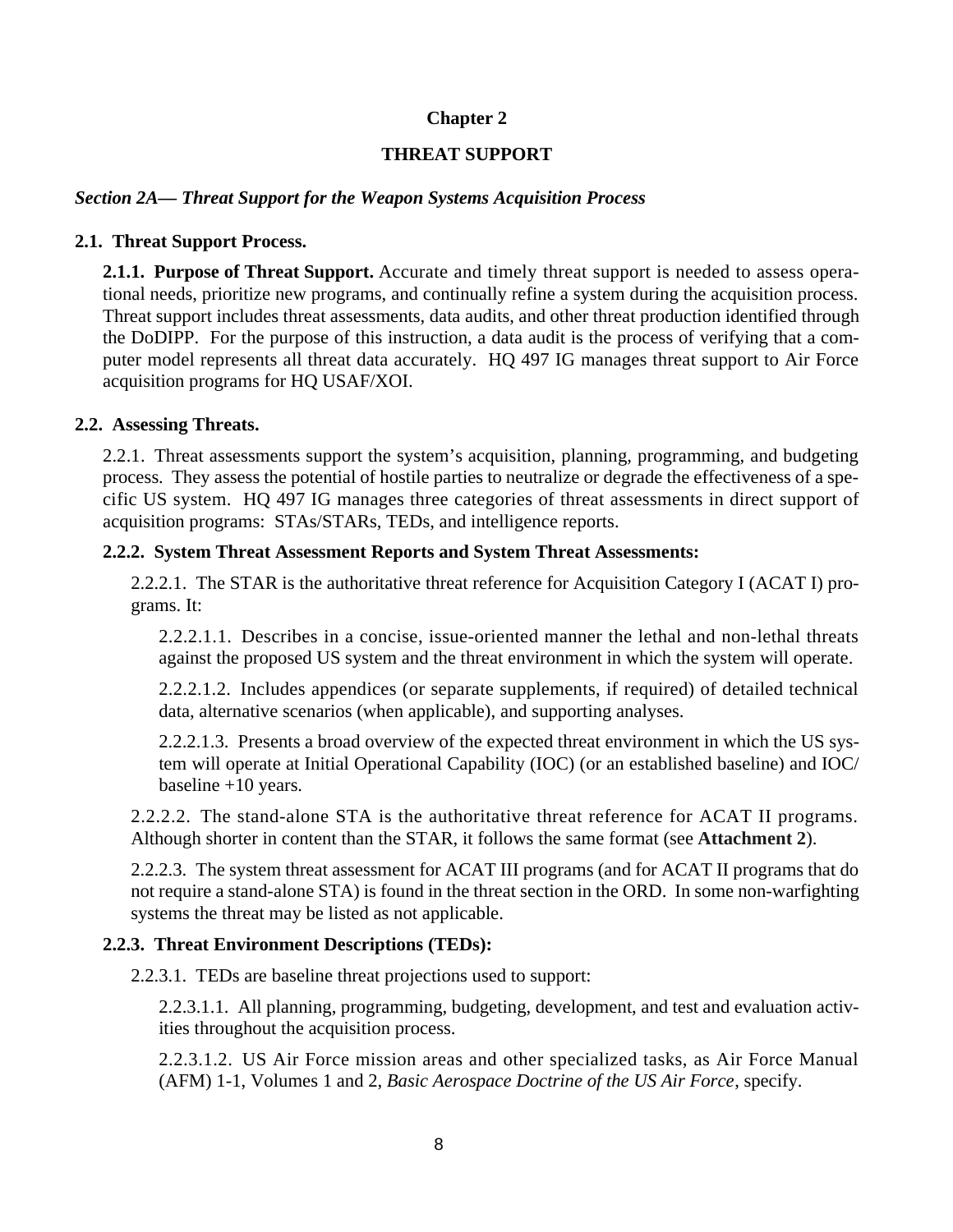2.2.3.1.3. Pre-Milestone I analyses.

2.2.3.1.4. Programs not subject to the milestone review process.

## *NOTE:*

TEDs might also serve as basis from which to develop a STAR.

2.2.3.2. NAIC produces TEDs biennially (with page changes to maintain currency) under the DoDIPP.

## **2.2.4. Intelligence Reports:**

2.2.4.1. Intelligence Reports are concise, issue-oriented memorandums that HQ 497 IG:

2.2.4.1.1. Prepares for HQ USAF/XOI signature to support Air Force Milestone decisions, summits, and other reviews of major programs.

2.2.4.1.2. Provides to the SAF/AQ and AF/XO staff prior to the review.

2.2.4.1.3. Uses to update Milestone decision principals on significant intelligence issues and to provide the HQ USAF/XOI position regarding threat to the program.

**2.2.5. Threat Assessments in Other Documents.** MNSs, ORDs, CONOPs, AoA study plans/ reports, MAPs, and TEMPs all contain threat assessments. The threat data in these documents must be consistent with the STAR/STA, TED, or DIA-validated information (when the STAR, STA, or TED is not available).

**2.2.6. Other Threat Documents.** Air Force operating and implementing commands produce unique threat documents to satisfy specific customer requirements. The threat data in documents supporting acquisition programs must also be consistent with the STAR/STA, TED, or DIA-validated information.

2.2.6.1. Upon request, HQ 497 IG provides broad guidance, helps incorporate material from relevant documents that other units of the intelligence community have previously produced, and reviews, comments on, and recommends approval of these documents. NAIC/CC is the Air Force approval authority.

## **2.3. Classifying Threat Assessments.**

2.3.1. Threat assessments must be at the lowest possible classification consistent with user needs and security considerations. For some programs, creators of threat assessment documents might need to prepare a separate annex at a higher classification level. *NOTE:* Special Access Programs might require special-access STARs or, in some cases, STARs with special-access annexes.

## *Section 2B— Supporting Pre-Milestone 0*

## **2.4. Developing the Threat Environment Description (TED)**

2.4.1. A TED is the baseline document providing threat projections to AF mission areas. HQ 497 IG assembles and chairs a TSG to determine the scope and provide other guidance to the TED author. TED TSGs will have similar composition to those for STARs (see 2.6.1.), with the difference being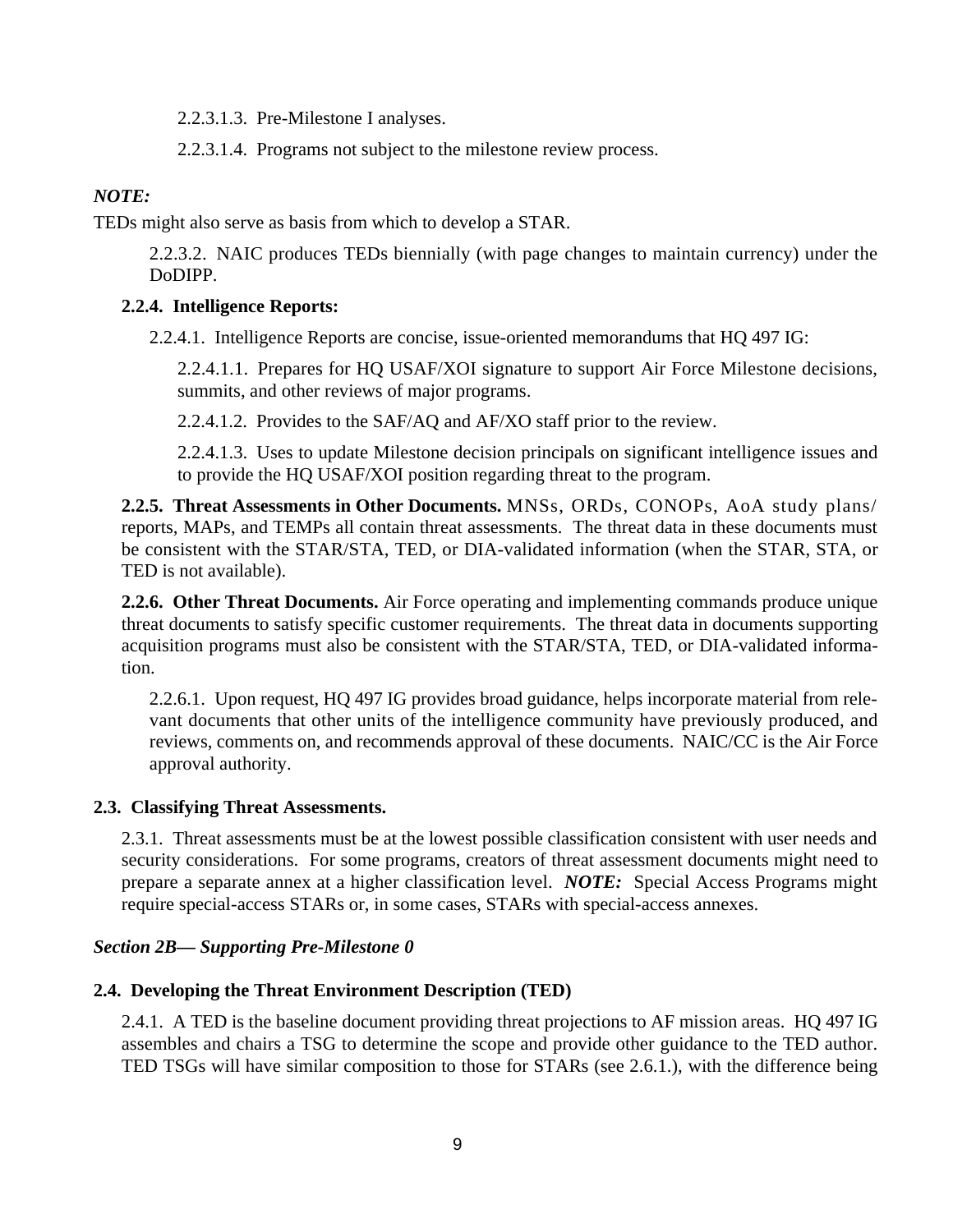that organizations concerned with requirements, technology development, and mission area planning will typically replace those supporting specific program development.

2.4.2. A TED will contain the following sections:

2.4.2.1. Mission Area Description.

2.4.2.2. The Operational Threat Environment (At current-to-10 years and 10-to-20 years).

2.4.2.3. Threat Systems (At current-to-10 years and 10-to-20 years).

#### **2.5. Defining the Threat in Mission Needs Statements (MNSs)**

2.5.1. The operating command prepares the initial threat assessment using DIA-approved threat information (such as TEDs). This threat analysis describes:

2.5.1.1. The actual threat requiring an Air Force response if applicable.

2.5.1.2. The projected threat environment.

#### *Section 2C— Supporting Milestone 0 to Milestone I*

#### **2.6. Developing Documentation.**

2.6.1. Threat Steering Group (TSG):

2.6.1.1. After Milestone 0, HQ 497 IG assembles a dedicated TSG to support each ACAT I and II program. The TSG draws on the expertise of intelligence and acquisition representatives who are stakeholders in the acquisition process and acts as the advisory body on all threat matters related to the specific program. The TSG determines the nature and level of documentation and other required activities to ensure consistent, efficient cradle-to-grave threat support. HQ 497 IG chairs the TSG, which includes representatives from:

2.6.1.1.1. HQ 497 IG.

- 2.6.1.1.2. Intelligence staffs of the Service and Unified Commands, as appropriate.
- 2.6.1.1.3. Intelligence staff of the implementing and operating commands.
- 2.6.1.1.4. Staff of the Program Director
- 2.6.1.1.5. NAIC.
- 2.6.1.1.6. SAF/AQ.
- 2.6.1.1.7. DIA (for ACAT ID programs).
- 2.6.1.1.8. AFOTEC, when OT&E becomes an issue.

2.6.1.1.9. Operations and Requirements staff representatives from the implementing and operating commands, as appropriate.

2.6.1.1.10. Others as appropriate.

2.6.1.2. TSG responsibilities include:

- 2.6.1.2.1. Scheduling STAR, STA, TED production.
- 2.6.1.2.2. Establishing tasking.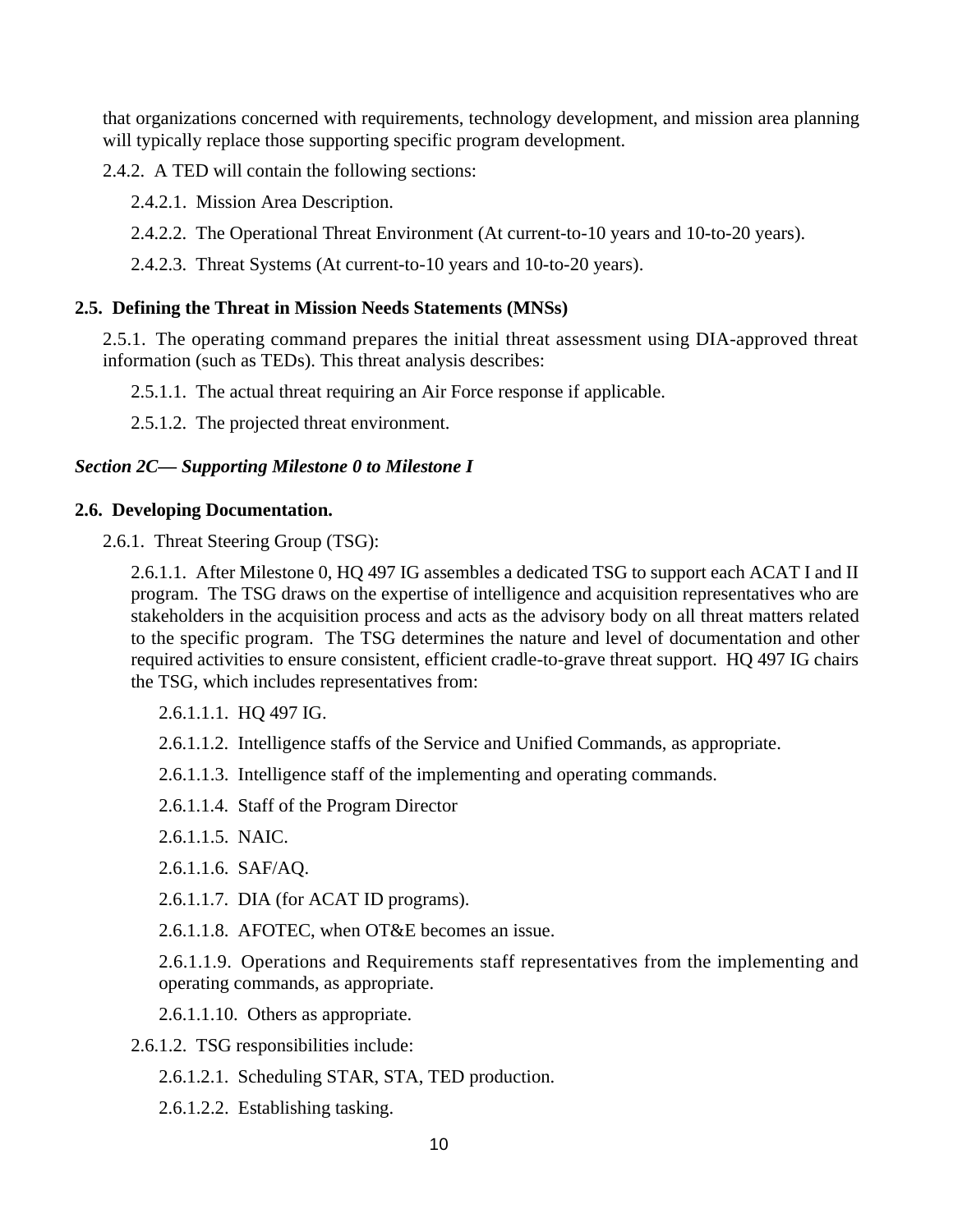2.6.1.2.3. Determining requirements for exceptional documents, such as STAR supplements.

2.6.1.2.4. Drafting a STAR or STA threat matrix according to the format in Table 2.1. This matrix is illustrative; TSGs may amend specific matrices to suit the needs of their customers and accurately reflect the contents of the STAR.

2.6.1.2.5. Preparing a STAR, STA, or TED outline.

2.6.1.2.6. Advising on Critical Intelligence Categories (CIC) development.

2.6.1.2.7. Conducting a line-by-line review and revision of the draft STAR to provide a "camera-ready" copy to NAIC/CC for approval. The final copy will be accompanied by a Staff Summary Sheet (SSS) reflecting TSG members' coordination for their organizations. The SSS will reflect all pertinent issues, to include potentially contentious positions, and will recommend approval of the document.

2.6.1.2.8. Advising on target set selection.

2.6.1.2.9. Recommending sources of digital data for analysis.

2.6.1.2.10. Identifying appropriate scenarios for AoA use and discussing shortfalls and options.

2.6.1.2.11. Developing a countermeasures matrix, if required.

2.6.1.2.12. Coordinating support provided by TSG members to Phase 0 activities, AoA, testing, and other efforts to ensure the program is provided complete and consistent threat information.

| THREATS TO (US SYSTEM) |               |                     |
|------------------------|---------------|---------------------|
| <b>THREAT</b>          | <b>IOC</b>    | <b>IOC+10 YEARS</b> |
| <b>THREAT A</b>        | <b>HIGH</b>   | <b>HIGH</b>         |
| <b>THREAT B</b>        | LOW           | NIL.                |
| <b>THREAT C</b>        | NIL.          | <b>MEDIUM</b>       |
| <b>THREAT D</b>        | <b>MEDIUM</b> | <b>HIGH</b>         |

**Table 2.1. Sample Threat Matrix.**

#### **2.6.2. Supporting the AoA:**

2.6.2.1. The threat analysis portion of the AoA:

2.6.2.1.1. References and is consistent with the STAR.

2.6.2.1.2. Describes projected enemy forces and tactics, including potential countermeasures.

2.6.2.1.3. Describes the strengths and weaknesses of potential adversaries in the designated mission area and shows how these might change over time.

2.6.2.2. Baseline scenarios used in the AoA must be based on the Defense Planning Guidance (DPG) Integrated Program Summary (IPS). The AoA may consider excursions from the DPG IPS when they would contribute to the analysis. In these cases, the AoA drafter must work closely with local intelligence staffs and HQ 497 IG to develop plausible scenarios to meet analytic needs.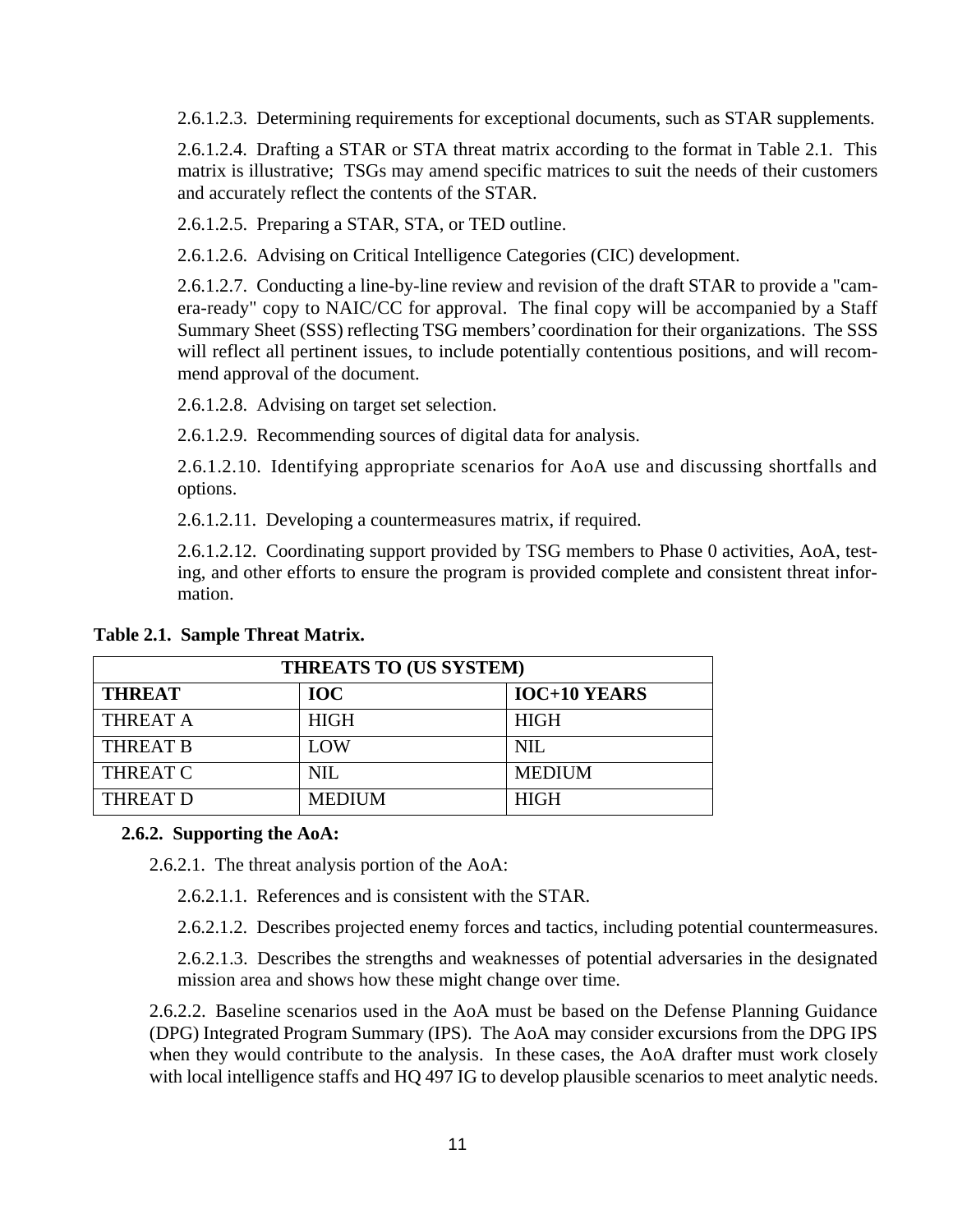2.6.2.3. HQ 497 IG reviews, comments on, and approves the intelligence-related sections of the AoA. As part of this review process, HQ 497 IG performs AoA data audits that:

2.6.2.3.1. Verify the accuracy of the threat data in the model.

2.6.2.3.2. Determine, to the extent possible, a level of confidence in the model.

### **2.6.3. Developing the ORD:**

2.6.3.1. The ORD threat assessment concisely describes the threat requiring an Air Force response and the projected threat environment in which the system will operate. The ORD may simply refer to that source, or provide a brief summary organized as shown below. If no STA/ STAR exists, the threat section must address the elements below:

2.6.3.1.1. Operational threat environment.

2.6.3.1.2. System-specific threats at IOC and IOC  $+ 10$  years.

2.6.3.1.3. Targets (if applicable).

2.6.3.1.4. Reactive threats (i.e., threats expected to be deployed as a direct response to the proposed US system).

### **2.6.4. Developing the TEMP:**

2.6.4.1. The threat section of the TEMP:

2.6.4.1.1. References and is consistent with the STAR.

2.6.4.1.2. Briefly summarizes the threat environment described in the STAR. EXCEPTION: When the TEMP is required before formal program initiation (Milestone I) and no STAR/STA exists, the TEMP drafter will use threat information consistent with DIA- and HQ USAF/ XOI-approved intelligence.

2.6.4.1.3. Identifies the type, number, availability, and fidelity requirements for all representations of the threat.

2.6.4.1.4. Compares the requirements for threat representations with available and projected assets and their capabilities.

2.6.4.1.5. Highlights major shortcomings.

2.6.4.2. HQ 497 IG reviews and approves the threat-related sections of the TEMP.

## **2.6.5. Developing the STAR/STA:**

2.6.5.1. A STAR or stand-alone STA is prepared for ACAT I/II programs, and others as required. HQ 497 IG, in conjunction with SAF/AQ, Air Force Materiel Command (AFMC), NAIC, the operating command, and DIA, determines within 30 days of the initial PMD date whether a TSG is required to support the program.

2.6.5.2. If a TSG is warranted, HQ 497 IG will notify appropriate organizations and convene an initial TSG meeting as soon as possible to review/coordinate post-Milestone 0 threat support and ensure timely STAR or STA production to support the Milestone I decision.

2.6.5.3. Based on the draft threat matrix, table of contents, schedule, and other TSG guidance, NAIC drafts the document and makes distribution to TSG members for review.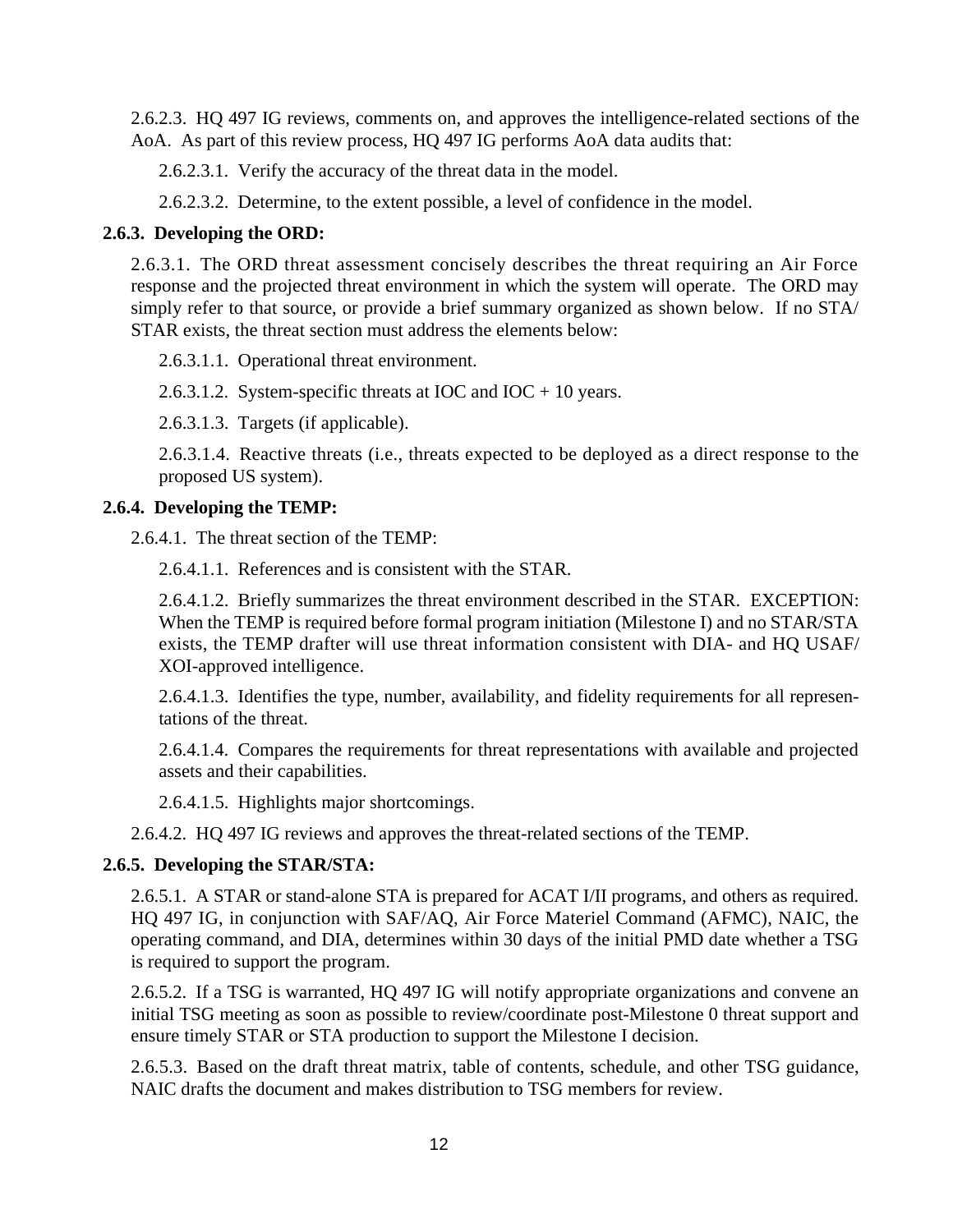2.6.5.4. Thirty days (45 days if sister-service review is required) after draft STAR distribution, or as specified by the TSG, each TSG member will provide all other members with their substantive comments (comment exchange).

2.6.5.5. Seven calendar days after comment exchange, the TSG will reconvene to conduct a line-by-line substantive and editorial review/revision of the draft. During this seven-day period, each member will review other TSG members' comments/positions and conduct research and/or discussions in preparation for the reconvened TSG. HQ 497 IG will consolidate all comments.

2.6.5.6. The TSG will conduct an intrusive review to ensure the accuracy and quality of the final product. At the completion of the TSG meeting, each member will coordinate for their organization on a SSS recommending AF approval/disapproval. The SSS, signed by the TSG chairman, will highlight any significant issues that the TSG was unable to resolve and any assessments that are suspected to be highly contentious or of particular concern to the acquisition customer. The reconvened TSG membership will, whenever possible, be the same as for the original TSG. For Joint programs, sister services will be invited to participate in the TSG.

2.6.5.7. NAIC will staff the TSG recommendation, obtain AF approval from NAIC/CC, and publish/distribute final STARs in accordance with (IAW) the production schedule set at the original TSG meeting.

2.6.5.8. The preface of the final AF-approved product will contain the following statement: "This document has been reviewed by USAF/XOI and is approved for use in support of the (program name) program as of (publication date) and is effective through (18 months after publication date) unless earlier superseded."

2.6.5.9. NAIC submits AF-approved STARs for ACAT ID (and ACAT IC at Milestone I) programs to DIA for validation. The TSG chairman will review DIA comments prior to incorporation in the STAR for comparison with TSG results. DIA comments directing significant changes to the AF-approved STAR may warrant formal AF appeal. In these cases, the TSG chairman will consult with and represent the TSG membership in presenting/defending the AF position and working with DIA to resolve the issue.

2.6.5.10. After a STAR has been approved and validated, the implementing command will closely monitor the status of critical intelligence categories (CICs) and notify TSG members and the program office of major developments. The TSG will direct interim changes or revisions when significant changes occur in either the threat or the US system specifications and characteristics.

2.6.5.11. The review timelines set forth in this section are subject to modification by the TSG. Once the production schedule has been developed at the initial TSG, any changes of more than two days will be documented by message from the TSG chairman to the full TSG membership.

2.6.5.12. Stand-alone STAs and STAR supplements follow the same review procedures as STARs.

2.6.5.13. On TSG recommendation, NAIC/CC grants Air Force approval of STARs (for ACAT I programs) and STAs (for ACAT II programs). In addition, AF-approved STARs for ACAT ID (and ACAT IC programs at Milestone I only) must be submitted to DIA for validation.

# **2.7. Additional Milestone 0 to Milestone I Support.**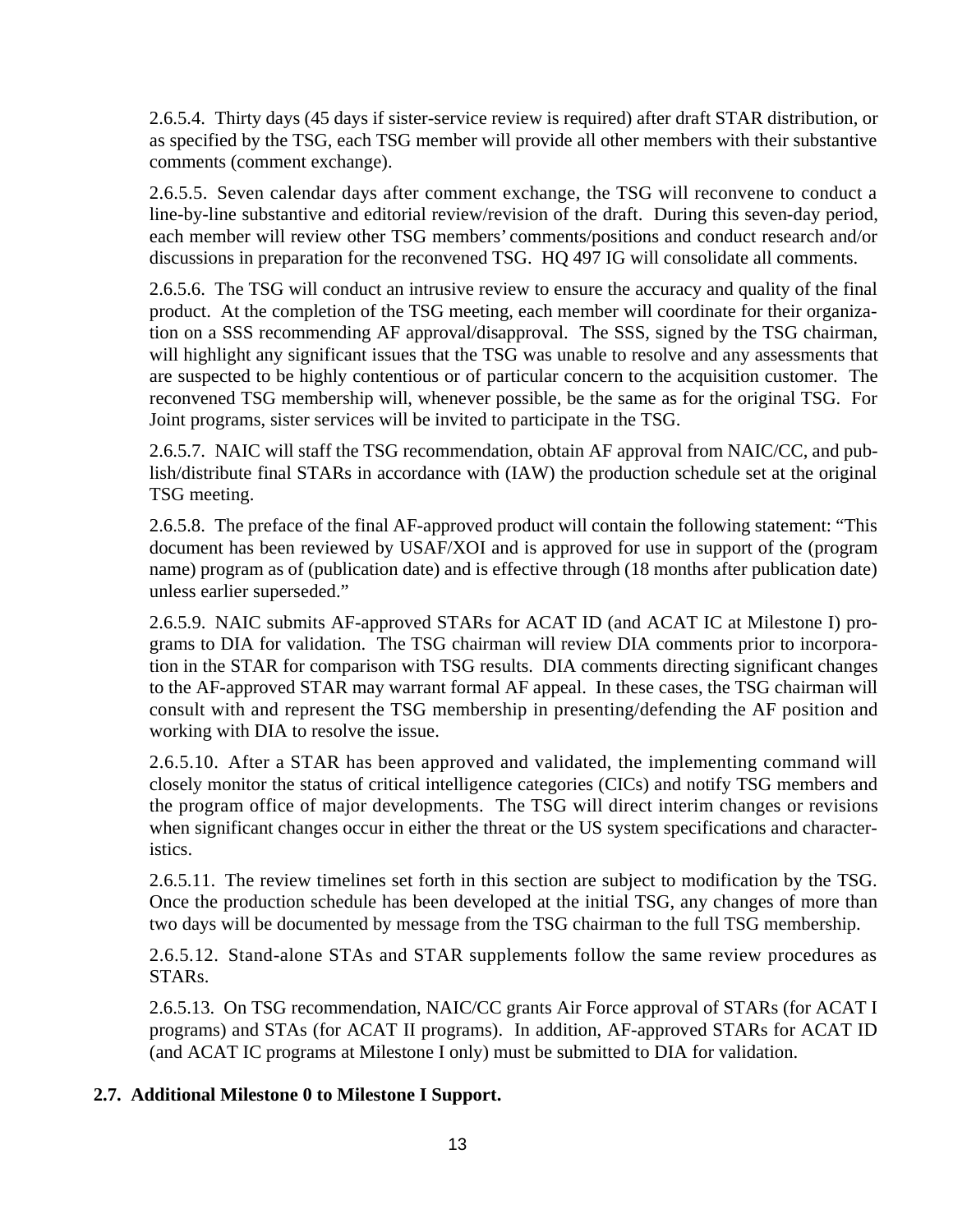2.7.1. In some instances, additional threat support is needed before formal program initiation (Milestone I). Intelligence provided before Milestone I must:

2.7.1.1. Be consistent with DIA- and HQ USAF/XOI-approved intelligence. Consultation with the TSG is highly recommended to ensure consistency with on-going analysis (for example, the initial STAR is drafted during this phase, but may not be available until the program nears Milestone I).

2.7.1.2. Contain a statement explaining the purpose of the document.

## *Section 2D— Supporting Post-Milestone I*

### **2.8. Updating the AoA, ORD, and TEMP.**

2.8.1. The operating command updates threat data in the AoA and ORD for subsequent milestone reviews. The implementing command updates threat data in the TEMP.

### **2.9. Updating and Reviewing the STAR.**

2.9.1. About six weeks before the anniversary of a STAR, HQ 497 IG requests TSG members review and provide recommendations as to the need for an update of the STAR.

2.9.2. As TSG chair, HQ 497 IG consolidates recommendations on or before the anniversary date and determines whether the STAR requires an update.

2.9.3. If the STAR does not require updating, the TSG chairman will obtain the concurrence of the TSG members on the SSS recommending NAIC/CC reaffirm the currency of the information and assessments in the STAR. NAIC will publish a new STAR cover, title page, and preface that documents this decision, and will make distribution to recipients of the STAR.

2.9.4. If the STAR requires updating, HQ 497 IG will convene the TSG and follow the process outlined in paragraph 2.8.5.3 through 2.8.5.13. *NOTE:* A TSG meeting may also be required if it is unclear whether changes in a threat warrant an update to the STAR.

2.9.5. Threat assessments shall be maintained in a current and approved or validated status throughout the acquisition process in accordance with DoD 5000.2-R, Part 2, Paragraph 2.2.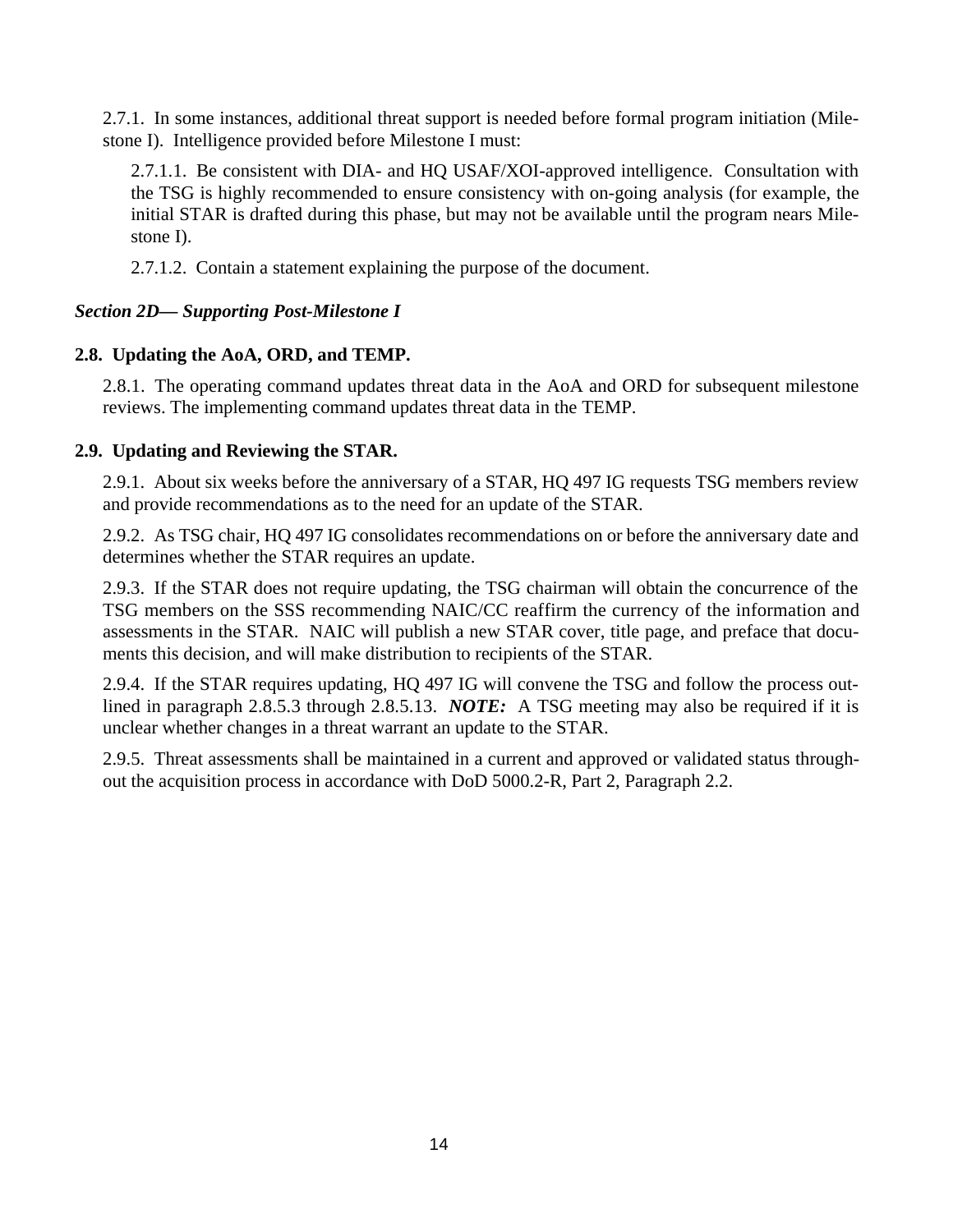# **Chapter 3**

## **INTELLIGENCE SUPPORT PLAN PROCESS**

### **3.1. Intelligence Support Plan Process:**

**3.1.1. Creating the Intelligence Support Plan (ISP).** The ISP generally represents the "I" in the C4I Support Plan (see DoD 5000.2-R. Paragraph 2.2.1). The ISP (see **[Attachment 3](#page-23-0)**) is the authoritative reference for intelligence support to a specific weapon system, or class of systems, and documents intelligence support requirements, deficiencies, solutions, and costs. The ISP primarily supports the system program manager, the operating commands, and the intelligence community.

3.1.1.1. If an ISP is required, direction to develop it shall be included in the applicable PMD.

3.1.1.2. The ISP addresses requirements and implementation for weapon system life-cycle intelligence support related to:

- Collection management.
- Threat production.
- Collection, exploitation, and production of multi-disciplined, fused intelligence.
- Intelligence dissemination.
- Intelligence manpower and training.
- Targeting intelligence.

Mission Planning Support.

- Geospatial Information and Services (GI&S).
- Combat intelligence data.
- Modeling and simulation.
- Foreign materiel exploitation.
- Foreign military sales.

**3.1.2. Intelligence Counterpart Officers (ICOs).** The ICOs are the focal points for total life-cycle intelligence support to a specific weapon system, or class of systems, for HQ USAF, operating commands, and the implementing command.

3.1.2.1. The ICOs develop and coordinate system-specific ISPs to document and monitor implementation of intelligence support requirements.

3.1.2.1.1. The HQ 497 IG ICO develops and produces the ISP, while the operating and implementing command ICOs ensure the weapon system intelligence requirements identified at their respective commands are addressed in the document. The implementing command ICO also ensures system-unique intelligence costs in the ISP are reflected in program planning and costing documentation.

3.1.2.1.2. The HQ 497 IG ICO develops the ISP in close cooperation with the operating and implementing command ICOs, as well as the test and training communities.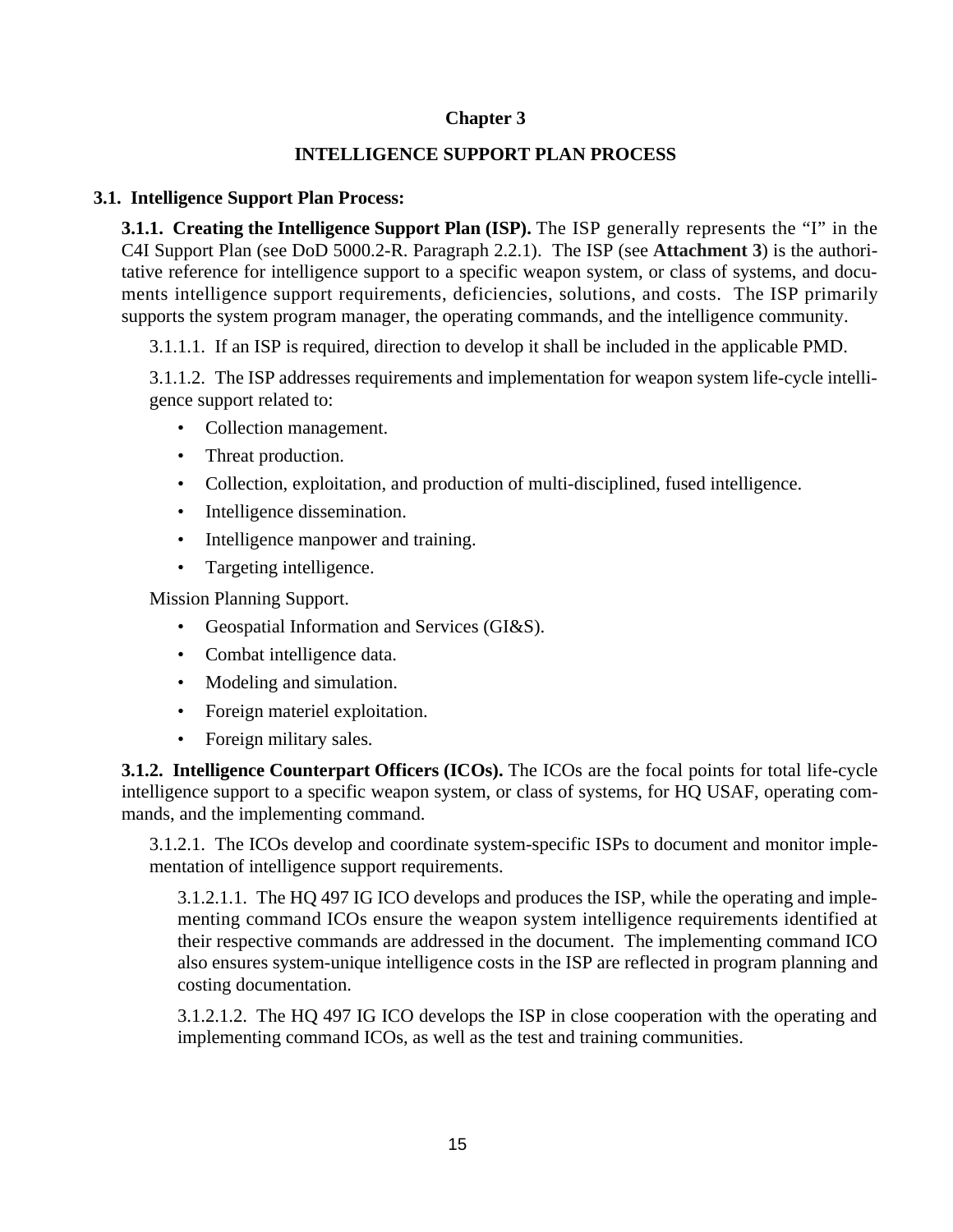**3.1.3. The Intelligence Support Working Group (ISWG).** The ISWG helps the HQ 497 IG ICO develop the ISP, and provides an official forum for monitoring ISP implementation and revision throughout the weapon system's life cycle. The ISWG includes five major interest groups:

- System developers and supporters.
- System testers.
- Operational users.
- Supporting intelligence providers.
- Those responsible for intelligence training.

3.1.3.1. The HQ 497 IG ICO chairs the ISWG, and coordinates the ISWG agenda with the operating and implementing command ICOs.

**3.1.4. Approving the ISP.** The HQ 497 IG ICO submits the draft ISP for comment to selected operating command, implementing command, and HQ USAF staff elements. The final document, after incorporation of comments, is re-staffed for coordination and approval.

3.1.4.1. Operating command ICOs submit the draft ISP for comment to the Director of Operations (DO), Director of Intelligence (IN), and Director of Requirements (DR) staffs at the operating command. Implementing command ICOs submit the draft ISP for comment to the System Program Director (SPD) and Director of Intelligence (DI) staffs at the implementing command. HQ 497 IG ICOs submit the draft ISP for comment to the HQ USAF/XOI, HQ USAF/XOR and appropriate SAF/AQ Program Executive Officer (PEO) staffs.

3.1.4.2. After resolution of any comments, the operating command ICO will obtain DO and DR coordination. Then, the operating command IN will validate the final ISP. At the same time the implementing command ICO will obtain SPO Director coordination followed by DI validation. Once the ISP is validated by the operating and implementing commands, the HQ 497 IG ICO obtains HQ USAF/XOR and SAF/AQ PEO coordination and HQ USAF/XOI approval.

**3.1.5. Classifying ISPs.** ISPs should be releasable to contractors as appropriate under competition sensitivity rules and classified at the lowest classification consistent with user needs and security considerations.

3.1.5.1. There may be a requirement for a separate annex at a higher classification, or one not releasable to contractors. Special Access Programs may require special-access ISPs, or ISPs with special-access annexes.

# **3.2. Supporting Milestone 0 to Milestone I.**

3.2.1. Appointed ICOs, with functional experts from other commands and organizations, form an ISWG for directed programs immediately after Milestone 0. The ISWG helps the HQ 497 IG ICO ensure that all intelligence support requirements are identified and addressed, and identifies proposed solutions and alternatives addressing each requirement.

3.2.2. Total life-cycle intelligence support cost data should be used to develop the ISP, and as input to the AoA and the program's overall projected life cycle.

## **3.3. Supporting Post-Milestone I:**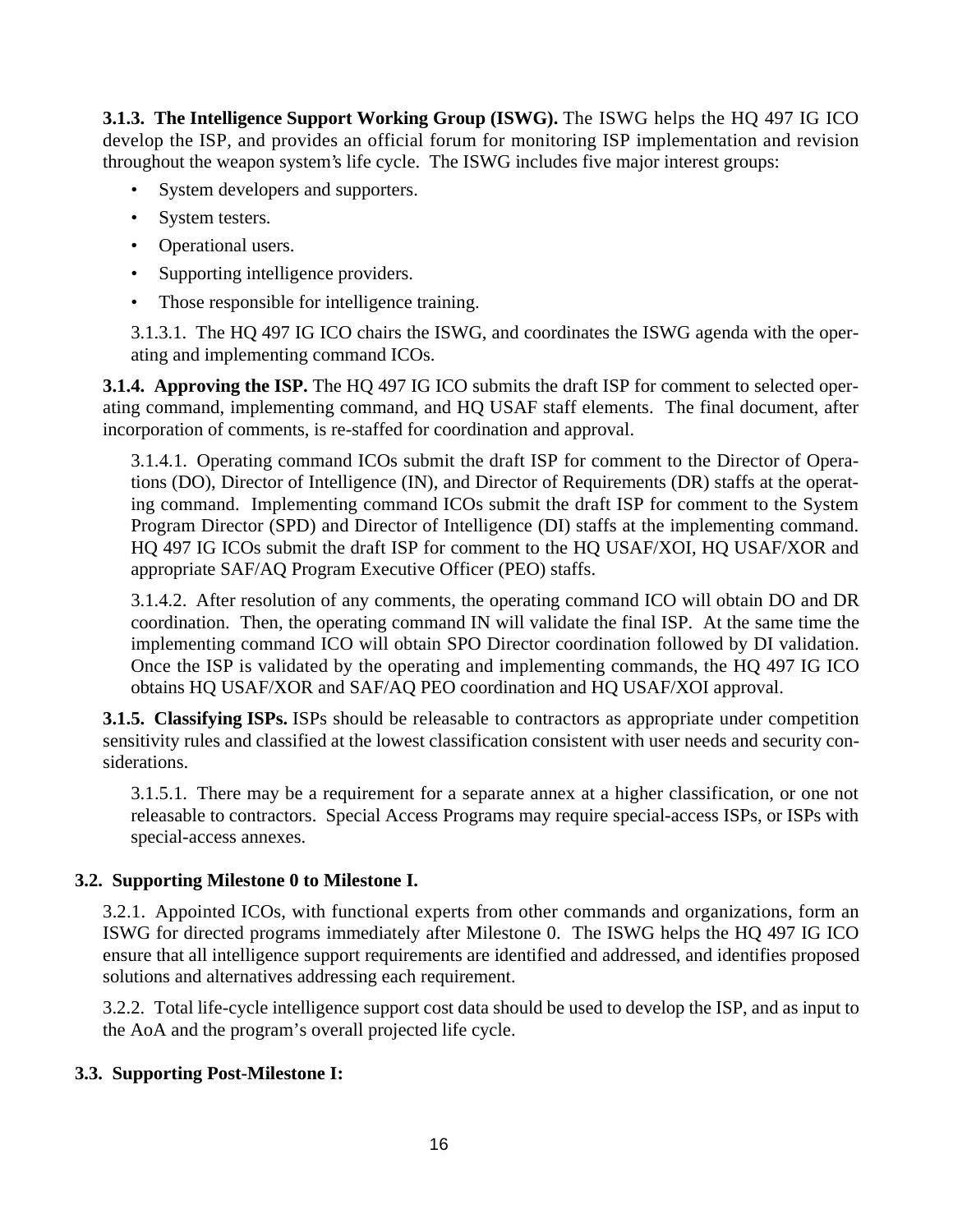3.3.1. The ISWG and ICOs refine requirements and monitor ISP progress throughout the weapon system's life cycle.

3.3.2. ICOs participate in IPTs and other program management forums to monitor overall intelligence support and ensure that ISP requirements are satisfied.



**Figure 3.1. Acquisition Milestones and Phases. (AFI 10-601)**

JOHN P. JUMPER. Lt Gen, USAF DCS, Air and Space Operations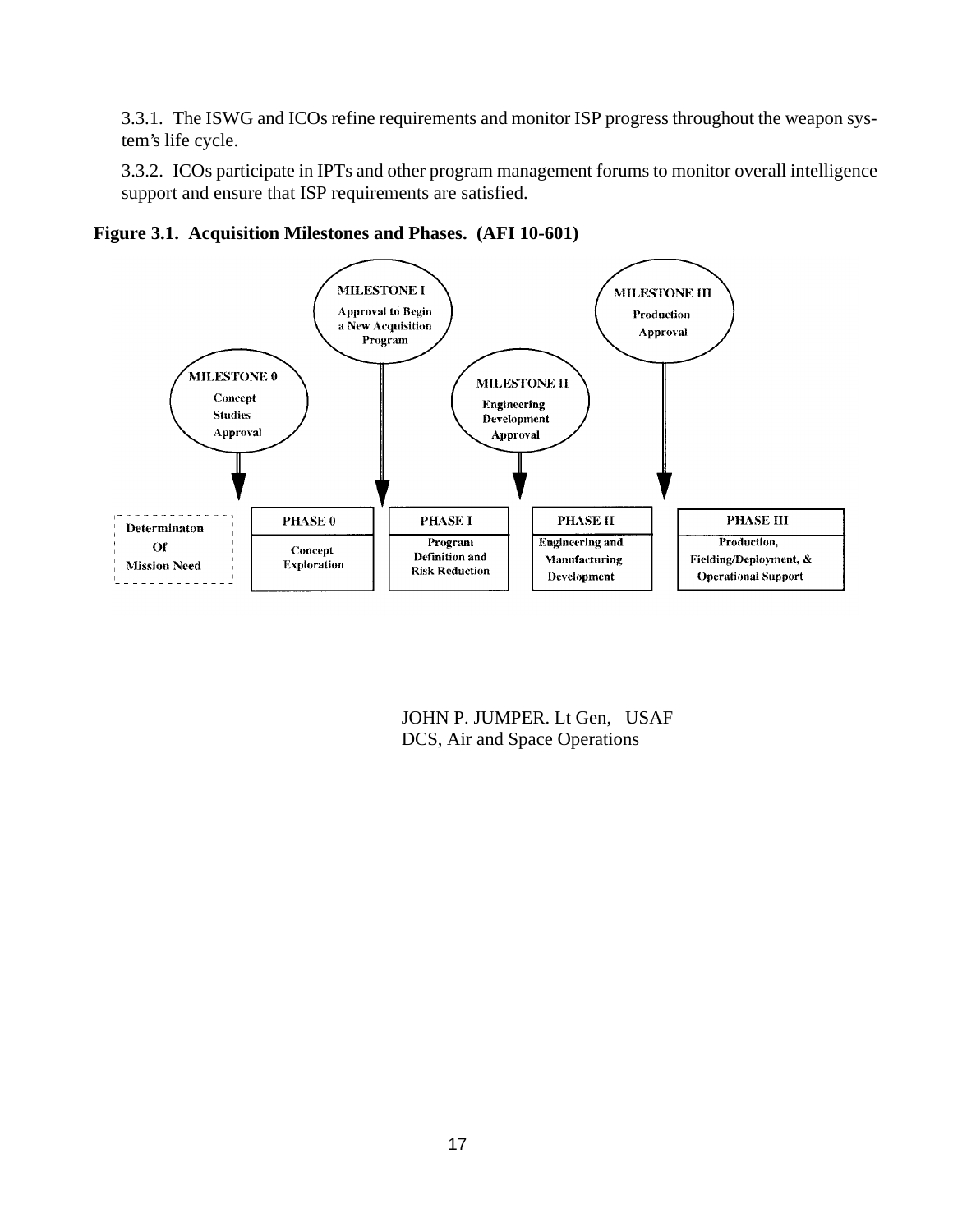#### **Attachment 1**

### <span id="page-17-0"></span>**GLOSSARY OF REFERENCES, ABBREVIATIONS, ACRONYMS, AND TERMS**

### *References*

DIAR 55-3, *Intelligence Support for Defense Acquisition Programs*, March 30, 1992

DoD 5000.2-R *Mandatory Procedures for Major Defense Acquisition Programs (MDAPs) and Major Automated Information Systems (MAIS) Acquisition Programs,* March 15 1996 with Change 1.

AFI 10-601, *Mission Needs and Operational Requirements Guidance and Procedures*

AFI 14-206, *Modeling and Simulation*

AFPD 10-6, *Mission Needs and Operational Requirements*

AFPD 14-1, *Air Force Intelligence Planning and Operations*

AFPD 62-2, *System Survivability*

AFPD 63-1, *Acquisition System*

AFPD 99-1, *Test and Evaluation Process*

### *Abbreviations and Acronyms*

**ACAT—**Acquisition Category

**ACAT I—**Major Defense Acquisition Programs

**ACAT IA—**Major Automated Intelligence Systems Acquisition Program

**ACAT IAC—**MDA is DoD Component Chief Info Officer. ("C" is for component)

**ACAT IAM—**MDA is OSD, Chief Info Officer. ("M" refers to Major Automated Information System Acquisition Program Review Council)

**ACAT IC—**MDA is the DoD Component head or CAE. ("C" is for component)

**ACAT ID—**MDA is USD(A&T). ("D" refers to the Department, as in DoD)

**ACTD—**Advanced Concept Technology Demonstration

**AFMC—**Air Force Materiel Command

**AFOTEC—**Air Force Operational Test & Evaluation Center

**AFPD—**Air Force Policy Directive

**AoA—**Analysis of Alternatives

**APB—**Acquisition Program Baseline

**C4I—**Command, Control, Communications, Computers, and Intelligence

**CAE—**Component (Service) Acquisition Executive

**CIC—**Critical Intelligence Categories

**CONOPs—**Concept of Operations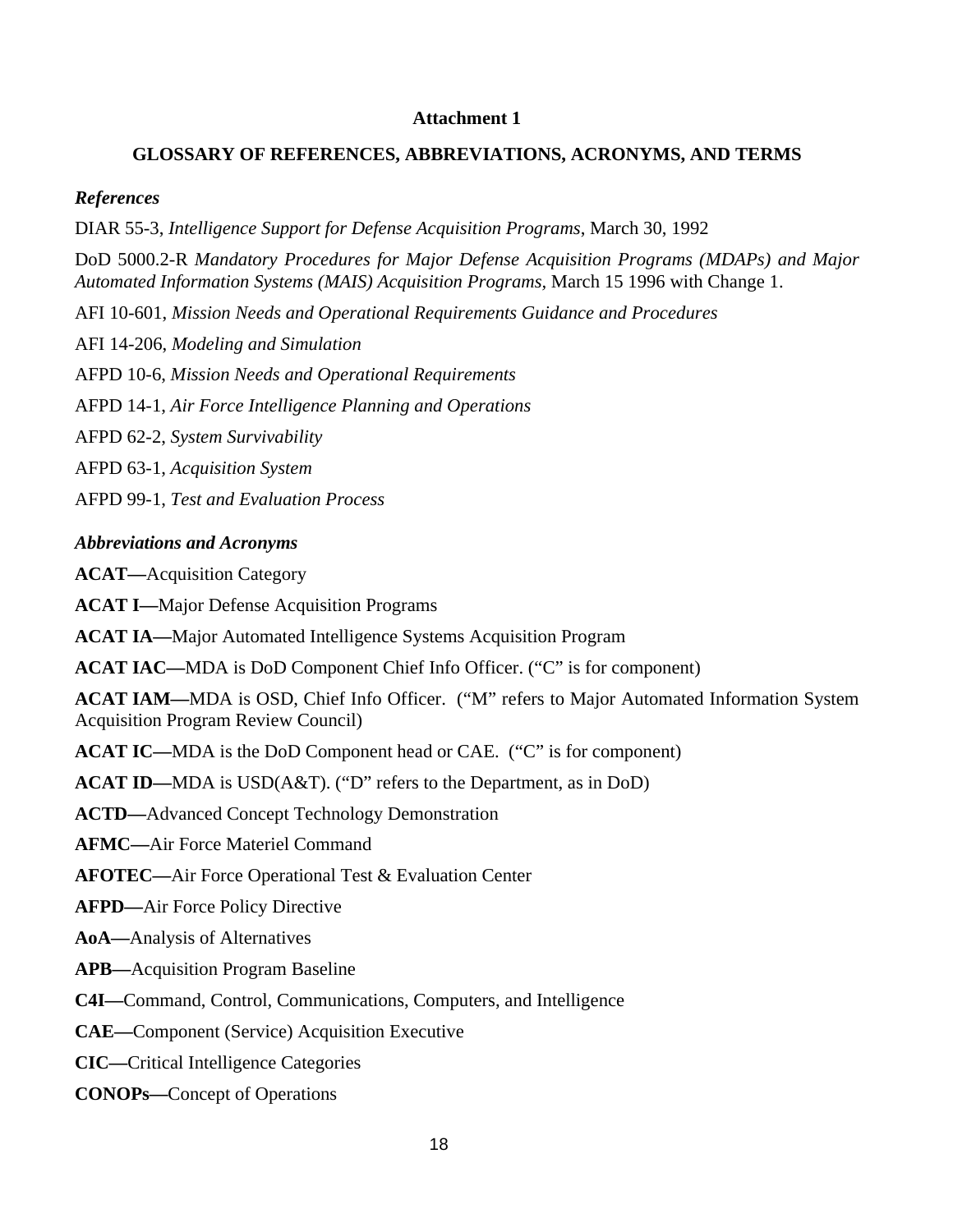**DAB—**Defense Acquisition Board

**DIA—**Defense Intelligence Agency

**DoDIPP—**Department of Defense Intelligence Production Program

**DPG—**Defense Planning Guidance

**GI&S—**Geospatial Information and Services (Formerly Mapping Charting & Geodesy)

**ICO—**Intelligence Counterpart Officer

**IOC—**Initial Operational Capability

**IPS—**Integrated Program Summary

**ISP—**Intelligence Support Plan

**I-MSP—**Intelligence Mission Support Plan

**IRM—**Intelligence Requirements Matrix

**ISWG—**Intelligence Support Working Group

**IWSMP—**Integrated Weapon System Master Plan

**MAP—**Mission Area Plan

**MDA—**Milestone Decision Authority

**MNS—**Mission Needs Statement

**M&S—**Modeling and Simulation

**NAIC—**National Air Intelligence Center

**OPR—**Office of Primary Responsibility

**ORD—**Operational Requirements Document

**OT&E—**Operational Test and Evaluation

**OTP—**Operational Test Plan

**PMD—**Program Management Directive

**PEO—**Program Executive Officer

**PR—**Production Requirement

**RDT&E—**Research, Development, Test and Evaluation

**SAMP—**Single Acquisition Management Plan

**SII—**Statement of Intelligence Interest

**SPO—**System Program Office

**STA—**System Threat Assessment

**STAR—**System Threat Assessment Report

**USDA&T—**Undersecretary of Defense for Acquisition and Technology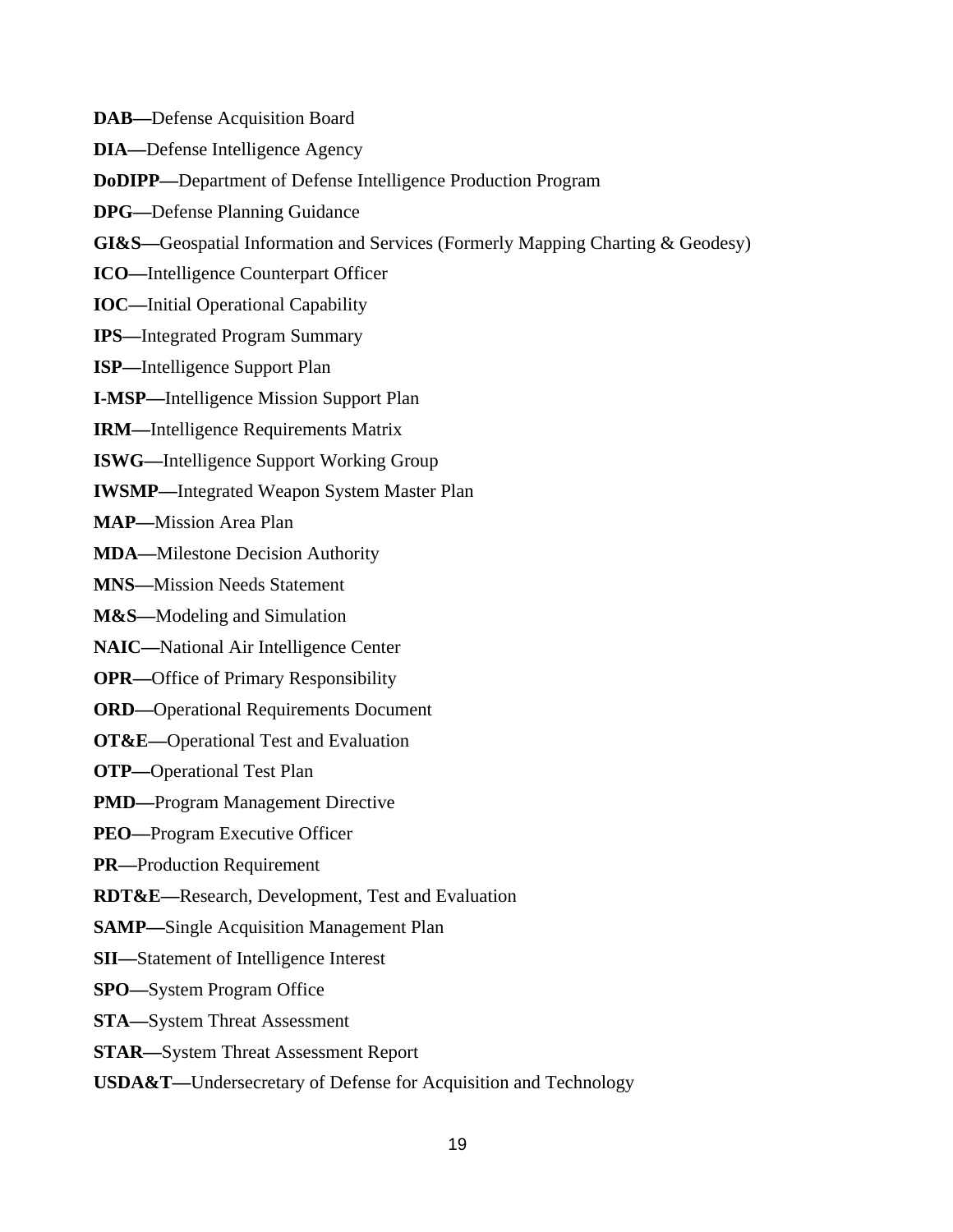**TED—**Threat Environment Description **TEMP—**Test and Evaluation Master Plan **TPIPT—**Technical Planning Integrated Product Team **TSG—**Threat Steering Group **TWG—**Threat Working Group

# *Terms*

**Concept Studies—**Studies conducted to evaluate and define the feasibility of alternative concepts. They assess the relative merits of alternative concepts at the Milestone I decision point. (AFI 10-601)

**Analysis of Alternatives (AoA)—**An analysis of the estimated costs and operational effectiveness of alternative materiel systems to meet a mission need and the associated program for acquiring each alternative. (DoD Instruction 5000.2-R)

**Critical Intelligence Categories (CIC)—**Threat capabilities or thresholds set by the program, changes to which could critically impact the effectiveness and survivability of the proposed system.

**Defense Acquisition Board (DAB)—**The Department of Defense corporate body for system acquisition that advises and assists the Secretary of Defense. (DoD Directive 5000.49)

**Defense Planning Guidance (DPG)—**Secretary of Defense's policy and fiscal guidance upon which the military services and defense agencies base their programs and budgets. The DPG provides a broad overview of the expected threat environment and potential adversaries. To establish a thread of continuity in Air Force STARs, DPG scenarios will form the basis for the operation threat environments in STARs.

**Implementing Command—**The command or agency that the Air Force Acquisition Executive designates to manage an acquisition program (usually AFMC). The intelligence support to the manager of an acquisition program usually resides with the Product Center Directorate of Intelligence. For this AFI the roles and responsibilities of the implementing command reside with the organizations identified by the program director as the focal point for intelligence supporting for that specific program.

**Intelligence Support Plan (ISP)—The authoritative reference document for identifying, planning, and** monitoring implementation of intelligence infrastructure requirements for a weapon system from need definition through system retirement. (AFI 10-601)

**Milestones (0 through III)—**Major management decision points in the overall acquisition decision process of a Department of Defense (DoD) system that require Office of the Secretary of Defense and/or DoD component program review. Milestones include both the Defense Acquisition Board and DoD component-equivalent program reviews: (AFI 10-601)

- 0. Approval to Conduct Concept Studies
- I Approval to Begin a New Acquisition Program
- II Approval to Enter Engineering and Manufacturing Development
- III Production or Fielding/Deployment Approval

**Mission Needs Statement (MNS)—**A document prepared to identify a requirement for a material solution to satisfy a mission deficiency. (AFI 10-601)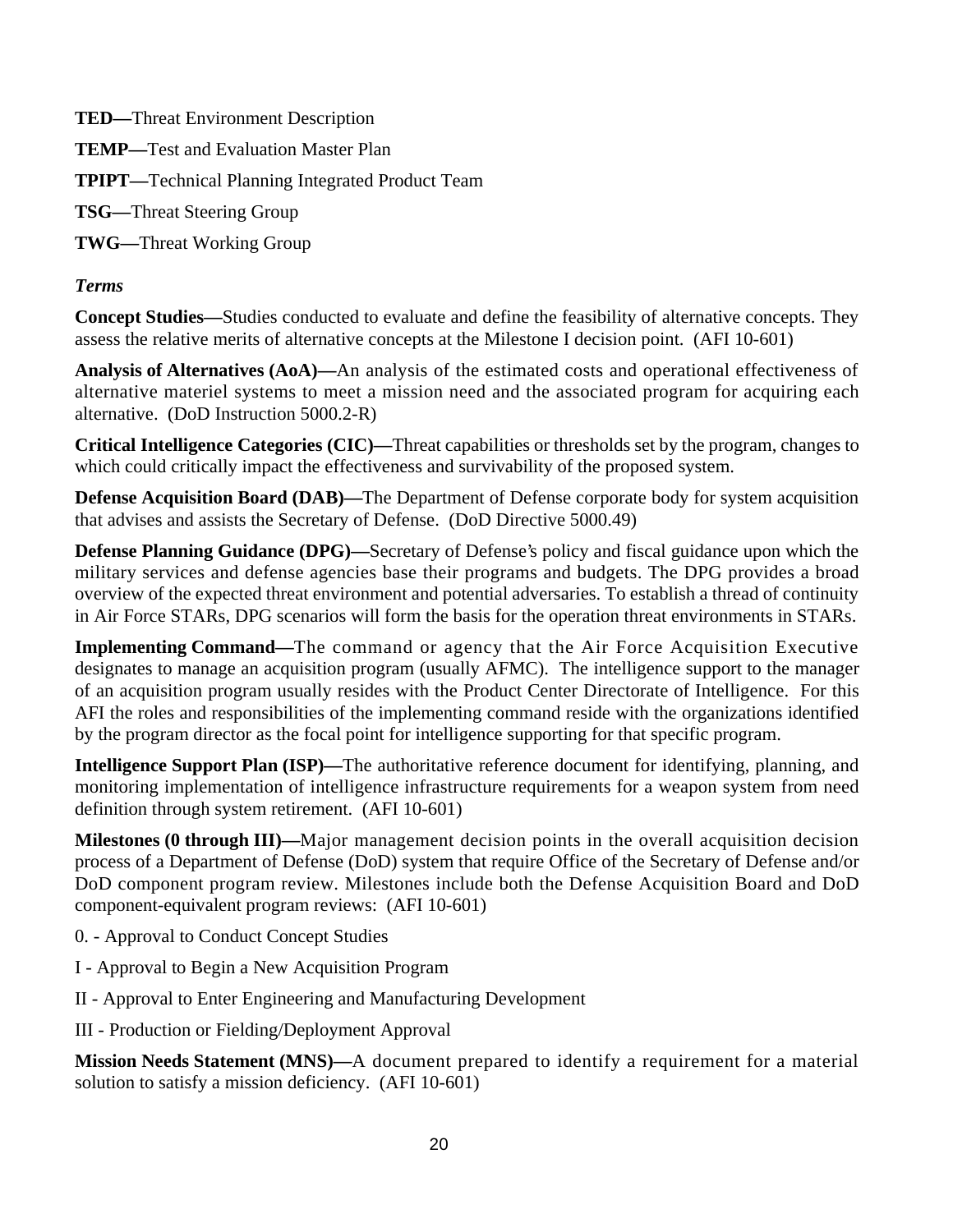**Operating Command—The command primarily operating a system, subsystem, or item of equipment.** Generally applies to those operational commands or organizations that Headquarters US Air Force designates to conduct or participate in operations or operational testing. Interchangeable with the term "Using Command." (AFM 11-1)

**Operational Requirements Document (ORD)—A** document prepared by the respective using command that describes pertinent quantitative and qualitative performance, operation, and support parameters, characteristics, and requirements for a specific candidate weapon system. (AFI 10-601)

**Program Management Directive (PMD)—**The PMD directs the implementation of decision documentation in an acquisition decision memorandum. PMDs initiate and terminate actions, cite funding sources, and assign responsibilities and tasks to appropriate commands and agencies.

**System Program Director (SPD)—**The single Air Force manager designated by the Program Executive Officer /Designated Acquisition Commander who is ultimately responsible and accountable for decisions and resources in overall program execution of a military system. (AFI 10-601)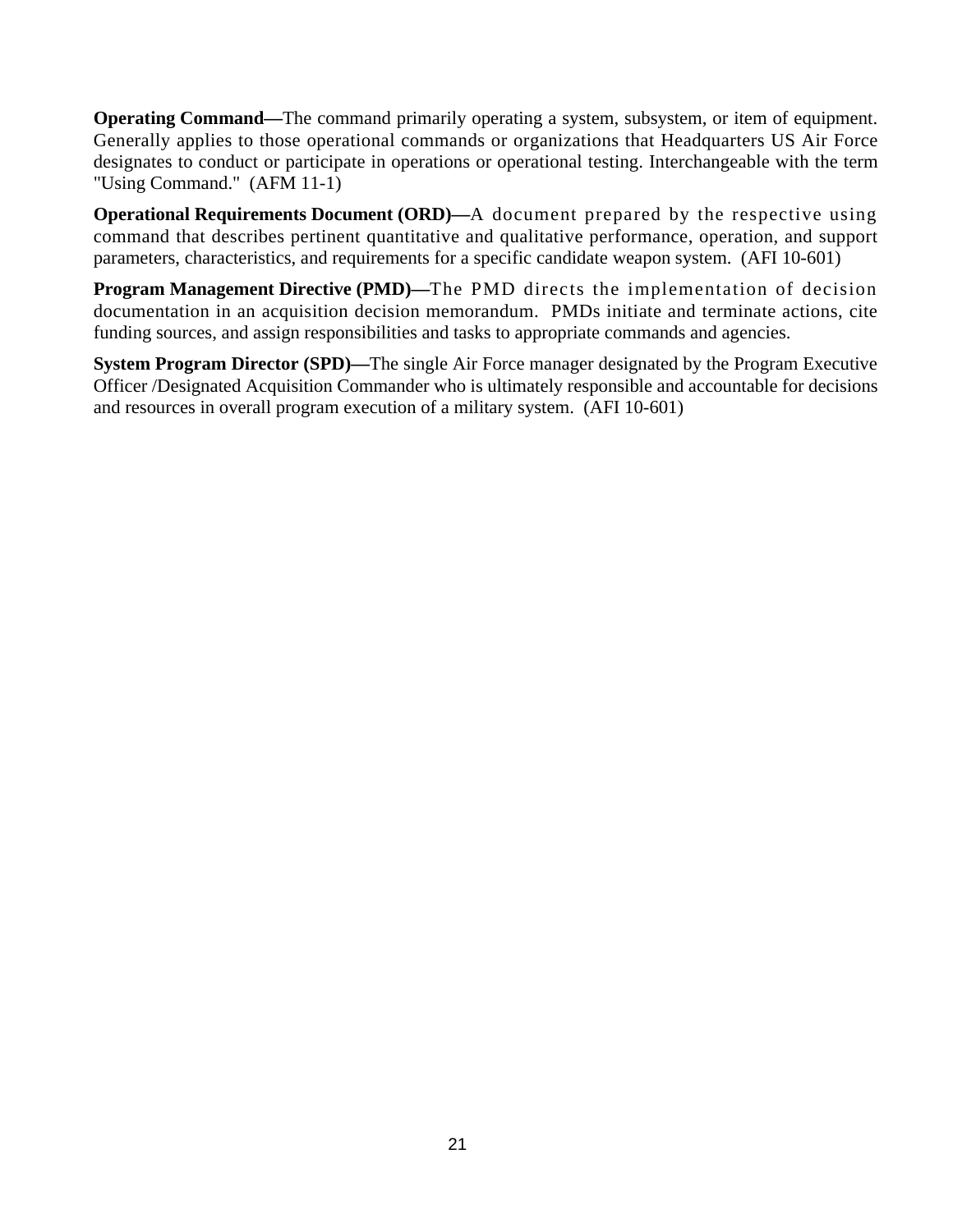## **Attachment 2**

# **SYSTEM THREAT ASSESSMENT REPORT (STAR) FORMAT**

<span id="page-21-0"></span>**A2.1. Preface.** A formatted page outlining the scope of the STAR; indentifying the offices involved in preparation, the responsible program office, the information cutoff date, the milestone that it supports; including the Air Force approval statement, and (if applicable) the DIA validation statement.

# **A2.2. Table of Contents and List of Figures and Illustrations.**

**A2.3. Executive Summary.** The executive summary consists of three subsections:

- US Systems Technical and Mission Description (with system IOC).
- Key Threat Judgments.
- A Threat Matrix.

In updated STARs, it specifically identifies significant threat changes that have been noted since the last STAR.

**A2.4. Section I. Introduction.** A brief opening statement that includes a short description of the mission need for the system.

**A2.5. Section II. US System Description.** A summary that includes physical and technical characteristics, the IOC, mission, operational concepts, and employment considerations that can reasonably be expected to impact on, or be impacted by, the threat. The program office provides US System Description information. The operating command provides mission and concept of operations information.

**A2.6. Section III. Operational Threat Environment.** An overview of the operational, physical, and technological threat environment in which the system is expected to operate during its lifetime. Areas covered include:

- Threat force levels and enemy doctrine.
- Strategy.
- Tactics affecting system mission and operations.

Countries covered in this section are based on the DPG scenarios.

**A2.7. Section IV. Targets (if applicable).** An analysis of the capabilities and signatures of the full range of targets (such as vehicles, ships, aircraft, or silos) the US system is designed to engage. Target employment, characteristics, command and control, and quantity are included. Types and density of targets may also be covered along with such common parameters as the thickness and types of armor the system must defeat.

**A2.8. Section V. System Specific Threat.** An assessment of the threat weapon systems that are directly relevant to the mission and performance of the US system throughout its operational lifetime. This section consists of two subsections: the threat at IOC of the US system and the threat at IOC plus 10 years. Each subsection assesses the threat using three criteria: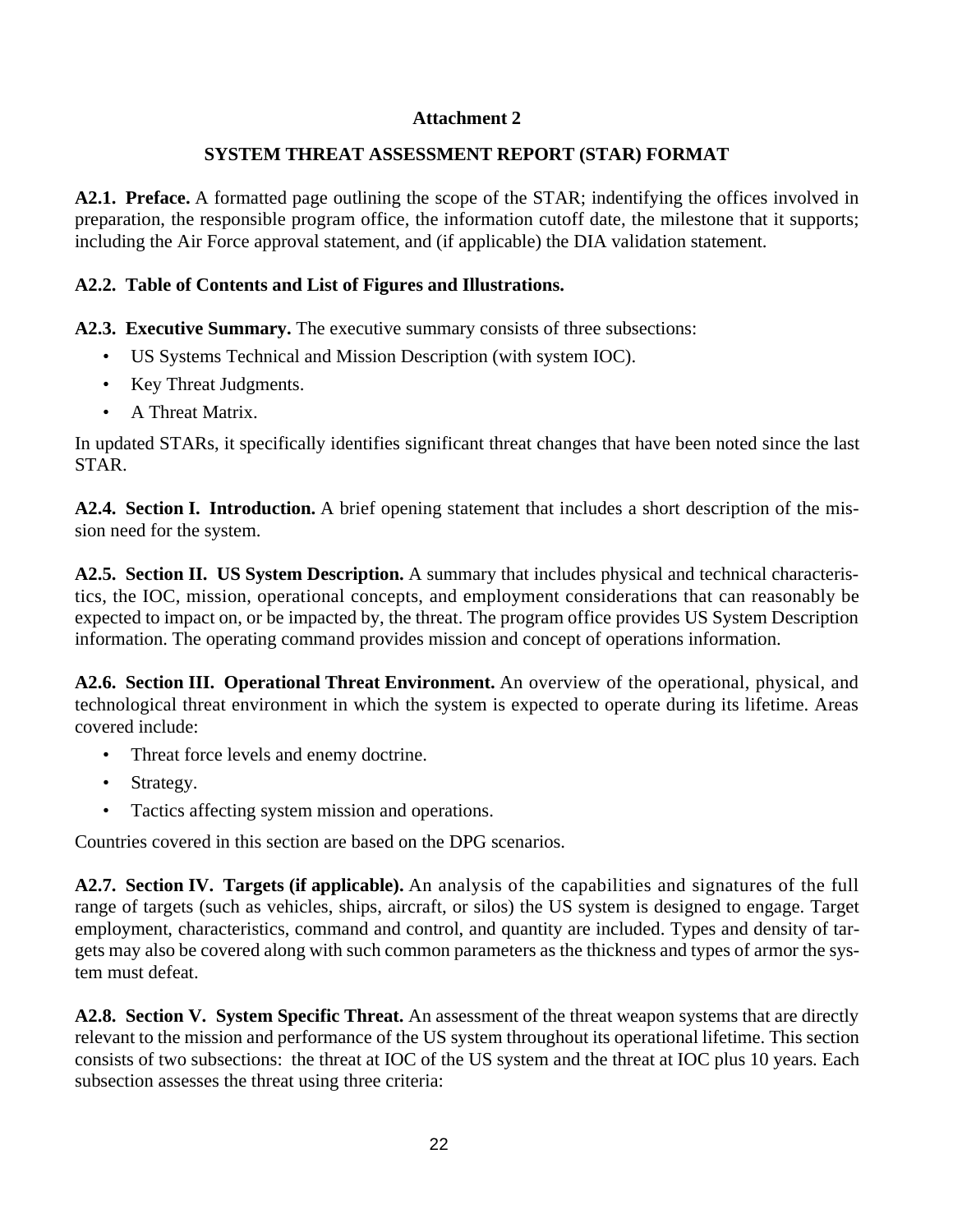- Threat system technical capabilities.
- Magnitude of the threat (projected force level).
- Threat integration--a combined evaluation of the threat to the US system when a potential adversary's employment doctrine, force levels, and systems are considered together.

**A2.9. Section VI. Reactive Threat.** Summarizes both the likely reactive threat and the technologically feasible threat. The likely reactive threat describes the system or capabilities that adversaries most typically develop and deploy during a specified period. The technologically feasible threat offers alternatives if the adversary's requirements differ from those that intelligence sources have generated. Although not constrained by intelligence projections, the technologically feasible threat is consistent with an adversary's technology, economy, and production capabilities.

**A2.10. Appendices.** Appendix 1 lists the CICs and associated intelligence Production Requirements (PRs). CICs are developed for the initial STAR. Updates to the STAR focus on relevant intelligence that would indicate a threshold indicator has occurred. The CIC threat status is also provided along with each CIC. The system program office and the originating office of the STAR work together to develop CICs. A new intelligence PR is developed for each CIC in the STAR.

**A2.11. References.** A list that contains sources used in the preparation of the document or that provide additional detail on threat topics.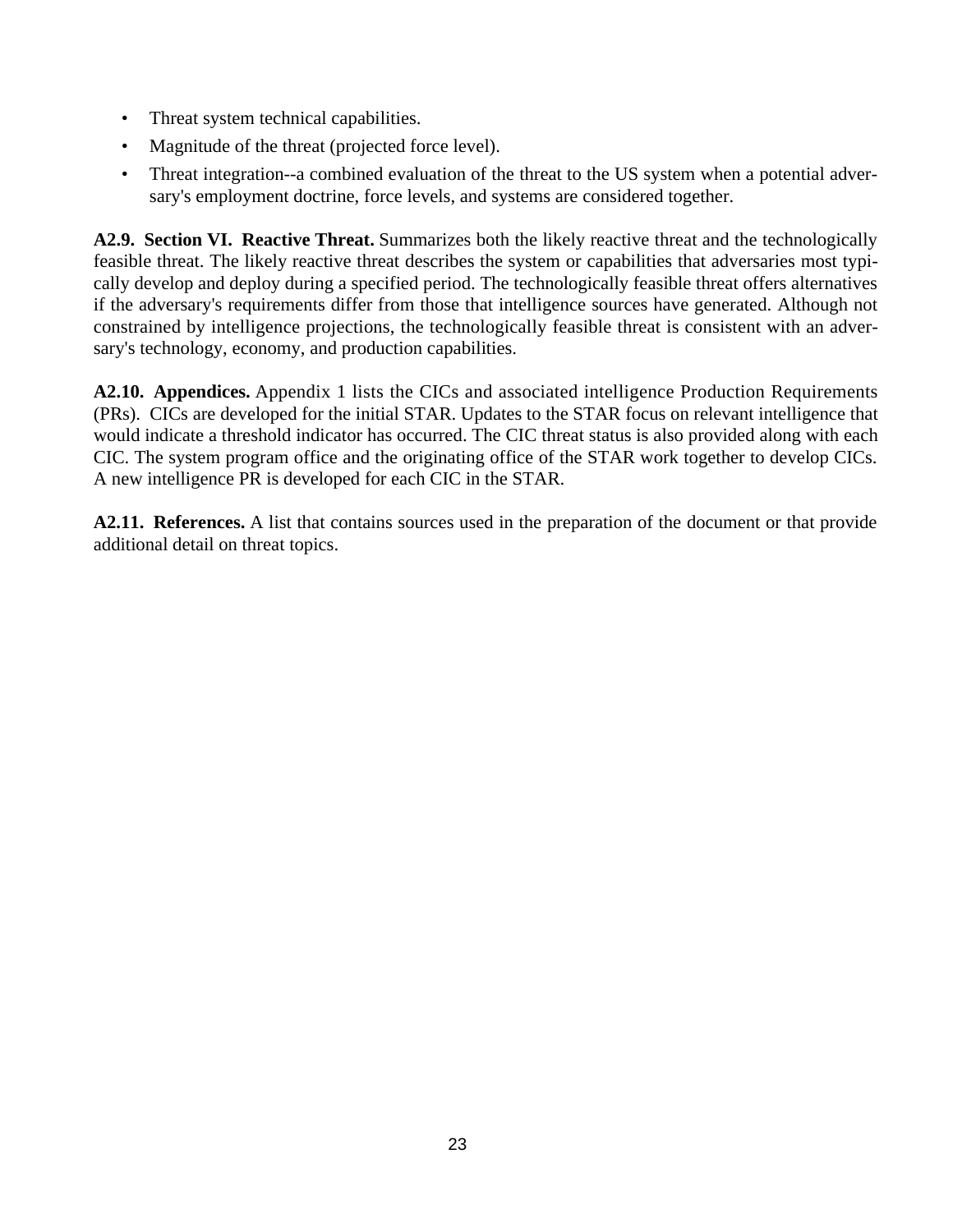### **Attachment 3**

## **INTELLIGENCE SUPPORT PLAN (ISP) FORMAT**

<span id="page-23-0"></span>**A3.1. Title Page.** The title page identifies the weapon system the ISP is supporting, overall classification of the document, the responsible operating and implementing command, and date of publication.

### **A3.2. Table of Contents and List of Figures and Illustrations.**

**A3.3. Executive Summary.** A brief stand-alone section which should capture the major issues and shortfalls described in the ISP. It should provide a quick overview of the ISP program, the weapon system program, and the key intelligence requirements and implementation plans.

**A3.4. Chapter 1. Introduction.** Since the ISP is still a relatively new concept, this section should discuss the purpose of the ISP and describe total life-cycle intelligence support to the acquisition process. The following subsections should be included:

- Overview. Explains the role of the ISP in supporting a particular weapon system.
- Authority. Lists the directives that govern the ISP.
- Purpose. Explains the ISP process and what it will accomplish.
- Scope. Describes the various total life-cycle intelligence support areas addressed by the ISP.
- How to Use. Briefly describes how the ISP can be used, and by whom.

**A3.5. Chapter 2. Weapon System Description.** This section provides a description of the weapon system sufficient to understand the derived intelligence requirements. It also includes a description of the acquisition strategy, acquisition-related intelligence needs, and the Strategy-to-Task analysis performed to derive the intelligence requirements. The following subsections should be included:

- Weapon System (overview; roles and missions; and the operational baseline, including employment options, the concept of operations, and the operating environment).
- Acquisition Strategy (overview; program schedule; weapon system technologies; developmental and operational testing; training; and any program peculiarities, such as joint requirements, foreign military sales, and advanced concept technology demonstrations).
- Acquisition Related Intelligence Needs (e.g., threat parametric data, modeling and simulation support, test and evaluation needs).
- Strategy-to-Task Analysis (a derivation of the intelligence needs from the operational requirements).

**A3.6. Chapter 3. Intelligence Support Requirements.** This is the heart of the ISP. It needs to capture *detailed* intelligence requirements and the *detailed* plans to satisfy those requirements, to enable the ISP to serve as the *authoritative* reference describing total life-cycle intelligence support for the weapon system. Acquisition Support Requirements (AQ), Testing Support Requirements (TE), Training Support Requirements (TN), and Operations Support Requirements (OP) must all be addressed. The following subsections should be included: